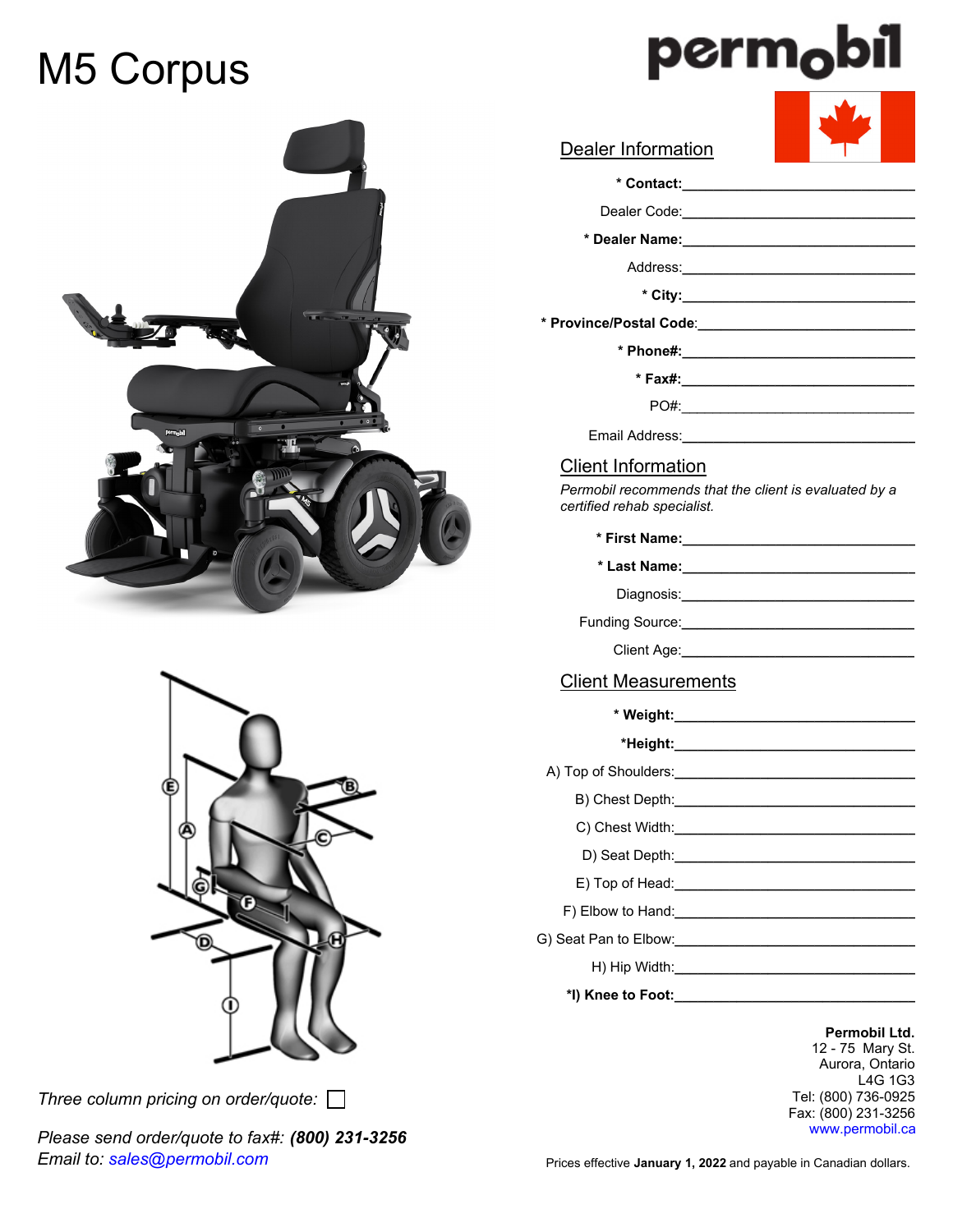#### **Chair Model and Colors**

| <b>Part Number</b>                  | <b>Description</b>                                                                                                                                                                                                                                                                                                                                   | <b>MSRP - CA</b> |
|-------------------------------------|------------------------------------------------------------------------------------------------------------------------------------------------------------------------------------------------------------------------------------------------------------------------------------------------------------------------------------------------------|------------------|
| 111353                              | M5 Base Corpus - M5 SPO                                                                                                                                                                                                                                                                                                                              | 9,821.00         |
|                                     | Price Includes: MWD M5 Power Base Set Up For One Power Seat Function, Corpus Seat<br>Frame, FlexLink Pro Suspension, 8" Flat-Free Casters, Tie-Down Hardware for Strap Systems,                                                                                                                                                                      |                  |
|                                     | Charger, Flat Free or Pneumatic Tires and a Standard Positioning Belt. R-net 120amp<br>Electronics. Max Speed = 7.5mph, Weight Capacity = 300lbs.                                                                                                                                                                                                    |                  |
| 1109053-99-0                        | M5 Base Corpus - M5 MPO                                                                                                                                                                                                                                                                                                                              | 9,821.00         |
|                                     | Price Includes: MWD M5 Power Base Set Up For Multiple Power Seat Functions, Corpus Seat<br>Frame, FlexLink Pro Suspension, 8" Flat-Free Casters, Tie-Down Hardware for Strap Systems,<br>Charger, Flat Free or Pneumatic Tires and a Standard Positioning Belt. R-net 120amp<br>Electronics. Max Speed = 7.5mph, Weight Capacity = 300lbs.           |                  |
| 1108852-99-0                        | <b>Permobil Connect</b>                                                                                                                                                                                                                                                                                                                              | No Charge        |
|                                     | By selecting, user agrees to activate the Permobil Connect-ready wheelchair for connected<br>services.                                                                                                                                                                                                                                               |                  |
| <b>CHOOSE DRIVE TIRES:</b>          |                                                                                                                                                                                                                                                                                                                                                      |                  |
| <b>Part Number</b>                  | <b>Description</b>                                                                                                                                                                                                                                                                                                                                   | <b>MSRP - CA</b> |
| 1108414-99-0                        | Flat Free Tire 3"W x 14"T Black - Standard Tread                                                                                                                                                                                                                                                                                                     | No Charge        |
|                                     | Designed for a smooth ride on indoor and outdoor surfaces. Includes flat free standard tread<br>caster wheels.                                                                                                                                                                                                                                       |                  |
| 1108411-99-0                        | Pneumatic Tire 3"W x 14"T Black - Standard Tread                                                                                                                                                                                                                                                                                                     | No Charge        |
|                                     | Includes flat free standard tread caster wheels.                                                                                                                                                                                                                                                                                                     |                  |
| 1108413-99-0                        | Flat Free Tire 3"W x 14"T Black - Aggressive Tread                                                                                                                                                                                                                                                                                                   | No Charge        |
|                                     | Includes flat free aggressive tread caster wheels.                                                                                                                                                                                                                                                                                                   |                  |
| <b>OPTIONAL DRIVE TIRES:</b>        |                                                                                                                                                                                                                                                                                                                                                      |                  |
| <b>Part Number</b>                  | <b>Description</b>                                                                                                                                                                                                                                                                                                                                   | <b>MSRP - CA</b> |
| 1108412-99-0                        | Pneumatic/Snow Tire 3"W x 14"T Black - Aggr Tread                                                                                                                                                                                                                                                                                                    | 567.00           |
|                                     | Snow tires are designed for use in cold weather conditions. The nylon compound in these tires<br>remains flexible at low temperatures, but wears more easily. Therefore, the snow tires (sold as<br>wheel assemblies) are not recommended for year-long use and must be ordered along with<br>standard drive wheels. Does not include caster wheels. |                  |
| <b>CHOOSE SHROUD/RIM COLOR:</b>     |                                                                                                                                                                                                                                                                                                                                                      |                  |
| <b>Part Number</b>                  | <b>Description</b>                                                                                                                                                                                                                                                                                                                                   | <b>MSRP - CA</b> |
| 1109117-99-0                        | M5 Color Kit - Aqua                                                                                                                                                                                                                                                                                                                                  | No Charge        |
| 1109118-99-0                        | M5 Color Kit - Sky                                                                                                                                                                                                                                                                                                                                   | No Charge        |
| 1109119-99-0                        | M5 Color Kit - Violet                                                                                                                                                                                                                                                                                                                                | No Charge        |
| 1109120-99-0                        | M5 Color Kit - Flamingo                                                                                                                                                                                                                                                                                                                              | No Charge        |
| $\Box$ 1109121-99-0                 | M5 Color Kit - Chili                                                                                                                                                                                                                                                                                                                                 | No Charge        |
| 1109122-99-0                        | M5 Color Kit - Canary                                                                                                                                                                                                                                                                                                                                | No Charge        |
| 1109123-99-0                        | M5 Color Kit - Spring                                                                                                                                                                                                                                                                                                                                | No Charge        |
| 1109124-99-0                        | M5 Color Kit - Arctic                                                                                                                                                                                                                                                                                                                                | No Charge        |
| 1109125-99-0                        | M5 Color Kit - Sunset                                                                                                                                                                                                                                                                                                                                | No Charge        |
| 1109177-99-0                        | M5 Color Kit - Midnight                                                                                                                                                                                                                                                                                                                              | No Charge        |
| 1109126-99-0                        | M5 Color Kit - Gold                                                                                                                                                                                                                                                                                                                                  | No Charge        |
| 1109127-99-0                        | M5 Color Kit - Bronze                                                                                                                                                                                                                                                                                                                                | No Charge        |
| 1109128-99-0                        | M5 Color Kit - Platinum                                                                                                                                                                                                                                                                                                                              | No Charge        |
| 1109130-99-0                        | M5 Color Kit - Carbon Fiber                                                                                                                                                                                                                                                                                                                          | No Charge        |
| 1109131-99-0                        | M5 Color Kit - Mossy Oak Break-Up Country                                                                                                                                                                                                                                                                                                            | No Charge        |
| 1109132-99-0                        | M5 Color Kit - CDG Poly                                                                                                                                                                                                                                                                                                                              | No Charge        |
| 1109134-99-0                        | M5 Color Kit - Fireball                                                                                                                                                                                                                                                                                                                              | No Charge        |
| 1109135-99-0                        | M5 Color Kit - Water Lily                                                                                                                                                                                                                                                                                                                            | No Charge        |
| <b>CHOOSE ONE OF THE FOLLOWING:</b> |                                                                                                                                                                                                                                                                                                                                                      |                  |

**Part Number Description MSRP - CA**

# perm<sub>o</sub>bil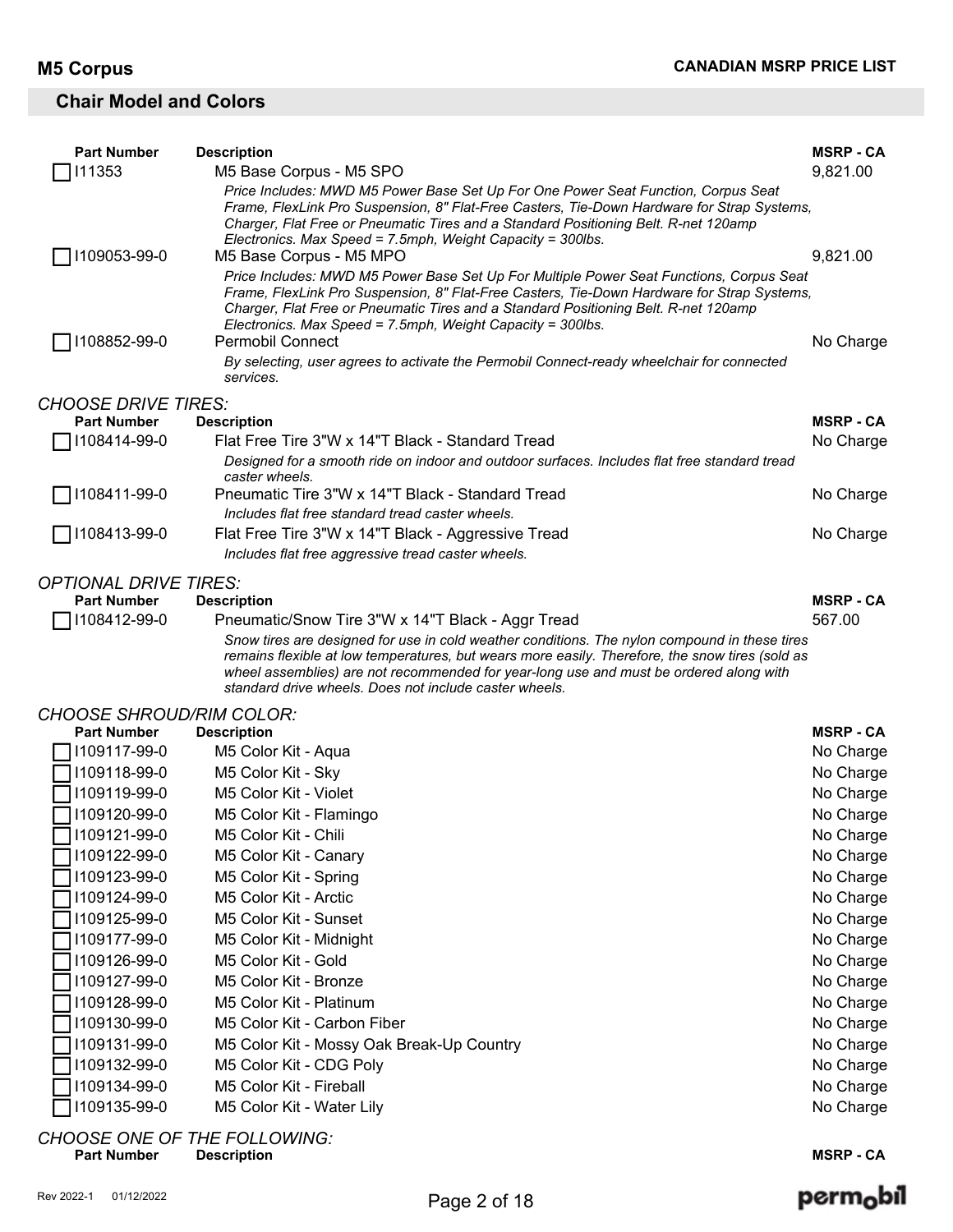### **Chair Model and Colors**

| <b>CHOOSE ONE OF THE FOLLOWING:</b><br><b>Part Number</b> | <b>Description</b><br>Hub Cap Color:<br>Please write in Hub Cap Color below. Hub Cap Color will be matched to the Shroud Color if no<br>selection is made.                                      | <b>MSRP - CA</b> |
|-----------------------------------------------------------|-------------------------------------------------------------------------------------------------------------------------------------------------------------------------------------------------|------------------|
| <b>Base Options</b>                                       |                                                                                                                                                                                                 |                  |
|                                                           | <b>MUST CHOOSE EITHER SEAT ELEVATOR OR FIXED SEAT TUBE:</b>                                                                                                                                     |                  |
| <b>Part Number</b>                                        | <b>Description</b>                                                                                                                                                                              | <b>MSRP - CA</b> |
| 1107086-99-0                                              | Active Height Power Adj. Seat Height - 14" Travel<br>Must also select Power Tilt when selecting this option.                                                                                    | 3,721.00         |
| ヿ!11117                                                   | Seat Tube Fixed                                                                                                                                                                                 | No Charge        |
| <b>CHOOSE ONE OF THE FOLLOWING:</b>                       |                                                                                                                                                                                                 |                  |
| <b>Part Number</b>                                        | <b>Description</b>                                                                                                                                                                              | <b>MSRP - CA</b> |
| 1107435-99-0                                              | Set Seat Height to 17.5"                                                                                                                                                                        | No Charge        |
| 1107433-99-0                                              | Set Seat Height at 18.5"                                                                                                                                                                        | No Charge        |
|                                                           | If ordering Power Adjustable Seat Height, 1" of elevator travel is used to set seat at 18.5".                                                                                                   |                  |
| □ 1107434-99-0                                            | Set Seat Height at 19.5"                                                                                                                                                                        | No Charge        |
|                                                           | If ordering Power Adjustable Seat Height, 2" of elevator travel is used to set seat at 19.5".                                                                                                   |                  |
| <b>MUST CHOOSE BATTERIES:</b>                             |                                                                                                                                                                                                 |                  |
| <b>Part Number</b>                                        | <b>Description</b>                                                                                                                                                                              | <b>MSRP-CA</b>   |
|                                                           | <b>BATTERY OPTIONS:</b>                                                                                                                                                                         |                  |
| $\sqrt{ }$ 1108999-99-0                                   | Permobil Batteries, Grp 24 AGM GEL, Pair                                                                                                                                                        | 1,013.00         |
|                                                           | Includes Permobil VoltPro charger optimized for Permobil batteries.                                                                                                                             |                  |
| <b>OPTIONAL ITEMS:</b>                                    |                                                                                                                                                                                                 |                  |
| <b>Part Number</b>                                        | <b>Description</b>                                                                                                                                                                              | <b>MSRP - CA</b> |
| 1107998-99-0                                              | Enhanced Steering Perform Unit (ESP), R-net                                                                                                                                                     | 1,284.00         |
|                                                           | Provided at no charge when ordered with an Omni2 Control Module.                                                                                                                                |                  |
| 1109170-99-0                                              | <b>Essentials Box with Reflectors</b>                                                                                                                                                           | 580.00           |
|                                                           | Please Note: The total backrest angle will be limited to 170°, or further depending on other                                                                                                    |                  |
|                                                           | backrest-mounted items, to prevent contact with the Essentials Box.                                                                                                                             |                  |
| 1109169-99-0                                              | <b>Essentials Box with Lights</b>                                                                                                                                                               | 965.00           |
|                                                           | Please Note: The total backrest angle will be limited to 170°, or further depending on other<br>backrest-mounted items, to prevent contact with the Essentials Box. Must also select Light Kit. |                  |
| 1109168-99-0                                              | LED Light Kit for M3 / M5                                                                                                                                                                       | 1,255.00         |
|                                                           | No charge with 4 power seat function configurations.                                                                                                                                            |                  |
| 110715                                                    | Compact Laptop Ventilator Tray - Corpus Seat                                                                                                                                                    | 1,819.00         |
|                                                           | Mounts to rear of Corpus backrest hinge. Accommodates Pulmonetic Systems / CareFusion                                                                                                           |                  |
|                                                           | LTV Series and similar sized Laptop Ventilators. The tray is 330mm Tall, adjustable Width                                                                                                       |                  |
|                                                           | between 200mm - 330mm, and adjustable Depth between 50mm - 165mm. Overall backrest<br>angle limited to 150° when mounting this ventilator tray. Custom Option. Additional drive                 |                  |
|                                                           | restrictions may apply.                                                                                                                                                                         |                  |
| 110787                                                    | Battery Tray for Laptop Ventilator Tray                                                                                                                                                         | 291.00           |
|                                                           | Mounts to rear of Laptop Ventilator Tray. Measures 290mm W x 170mm H x 42mm D.                                                                                                                  |                  |
|                                                           | Accommodates Pulmonetic Systems Lithium-Ion Battery Pack, CareFusion SprintPack Battery                                                                                                         |                  |
|                                                           | System, or Richardson PowerTech Vent Power Center. Custom Option.                                                                                                                               |                  |
| 110788                                                    | O2 Holder for Laptop Ventilator Tray                                                                                                                                                            | 411.00           |
|                                                           | Mounts to Left or Right Side of Laptop Vent Tray. O2 Holder is 175mm Tall. Width infinitely<br>adjustable 90mm - 170mm. Depth infinitely adjustable 95mm - 125mm. Custom Option.                |                  |
| ID51113                                                   | Programming Key for R-net - Permobil Version                                                                                                                                                    | 567.00           |
|                                                           |                                                                                                                                                                                                 |                  |
| <b>Joystick Options</b>                                   |                                                                                                                                                                                                 |                  |

*CHOOSE JOYSTICK TYPE:* **Part Institute Controllering Controllering Controllering Controllering Controllering MSRP - CA**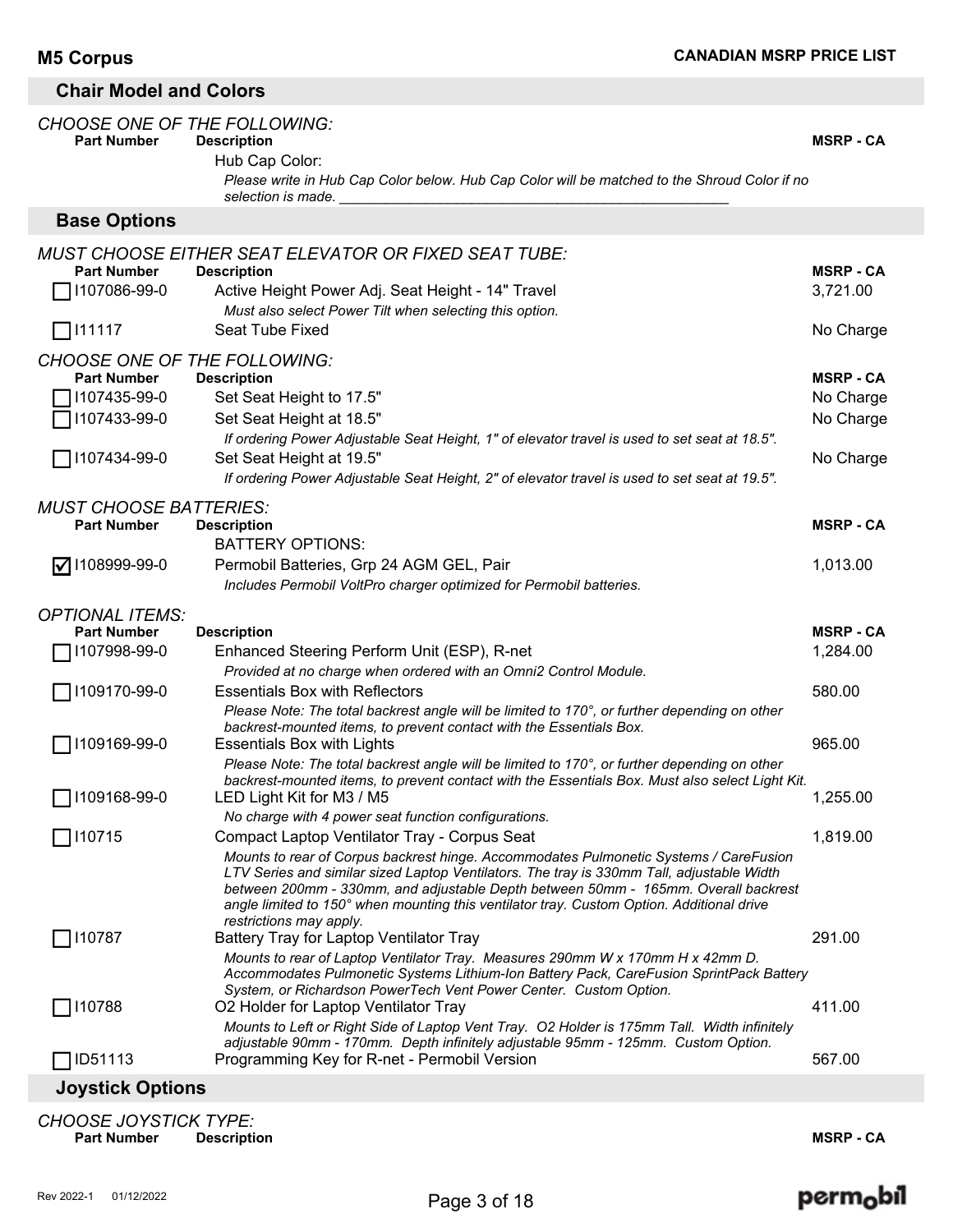### **Joystick Options**

| <b>CHOOSE JOYSTICK TYPE:</b>        |                                                                                                                                                                                          |                  |
|-------------------------------------|------------------------------------------------------------------------------------------------------------------------------------------------------------------------------------------|------------------|
| <b>Part Number</b>                  | <b>Description</b>                                                                                                                                                                       | <b>MSRP - CA</b> |
|                                     | PLEASE NOTE:                                                                                                                                                                             |                  |
|                                     | For all remote joystick modules shown below, you must also select an expandable controller.<br>For additional input devices, refer to Alterative Drive Systems Section.                  |                  |
| 1107779-99-0                        | Color Joystick Module, (CJSM)                                                                                                                                                            | 1,444.00         |
|                                     | This R-net color joystick features: A Large High-Resolution 3.5" VGA color display, control of                                                                                           |                  |
|                                     | up to 4 Bluetooth devices, Infrared control, programmable buttons and a programmable switch                                                                                              |                  |
| 1107778-99-0                        | jack; all in a compact, durable Aluminum housing.<br>Permobil Joystick Module                                                                                                            | 1,282.00         |
|                                     | Designed exclusively for Permobil, this R-net color joystick features: a 2.8" color display,                                                                                             |                  |
|                                     | control of up to 4 Bluetooth devices, Infrared control, programmable buttons and a                                                                                                       |                  |
|                                     | programmable switch jack; all in a compact, durable Aluminum housing.                                                                                                                    |                  |
| 111186                              | Permobil Joystick Module, NC                                                                                                                                                             | No Charge        |
| 1107829-99-0                        | Designed exclusively for Permobil, this R-net color joystick features: a 2.8" color display.<br>3.5mm Y-Splitter Cable for PJSM/CJSM                                                     | 45.00            |
|                                     | For use with the PJSM or CJSM Mode/Profile jack. Allows 2 mechanical switches to control 4                                                                                               |                  |
|                                     | separate functions. Requires PC Programming to assign the short hold and long hold                                                                                                       |                  |
|                                     | commands to each switch. Switches sold separately.                                                                                                                                       |                  |
| 1105700-99-0                        | R-net Remote Colour JS w/ Lights, Heavy Duty Gimbal                                                                                                                                      | 2,208.00         |
|                                     | Heavy-Duty modification enables gimbal to hold up to extreme operating forces. Reinforced<br>housing is attached to a standard Colour LCD R-net Joystick. 3" long joystick knob has 3/4" |                  |
|                                     | diameter. Not compatible with alternative joystick handles.                                                                                                                              |                  |
| <b>CHOOSE JOYSTICK HANDLE TYPE:</b> |                                                                                                                                                                                          |                  |
| <b>Part Number</b>                  | <b>Description</b>                                                                                                                                                                       | <b>MSRP-CA</b>   |
| 110045                              | Cone Shaped Joystick Knob - Standard                                                                                                                                                     | No Charge        |
| 1100960-99-0                        | Chin Cup For Joystick Knob                                                                                                                                                               | 129.00           |
| 1100961-99-0                        | "T" Handle For Joystick Knob                                                                                                                                                             | 190.00           |
| 1100962-99-0                        | "Large Ball" For Joystick Knob                                                                                                                                                           | 129.00           |
| 1100963-99-0                        | "Softball" For Joystick Knob                                                                                                                                                             | 173.00           |
| 1100964-99-0                        | "Mushroom" For Joystick Knob                                                                                                                                                             | 173.00           |
| 1100965-99-0                        | "Stick" For Joystick Knob                                                                                                                                                                | 173.00           |
| 1105442-99-0                        | 1.75" Black Foam Ball For Joystick Knob                                                                                                                                                  | 129.00           |
| 1105846-99-0                        | Bodypoint J/S Handle 3" U-Shaped w/ Flex-Shaft                                                                                                                                           | 166.00           |
| 1105847-99-0                        | Bodypoint J/S Handle 4" U-Shaped w/ Flex-Shaft                                                                                                                                           | 166.00           |
| 1105848-99-0                        | Bodypoint J/S Handle Dome Shaped, Rubber                                                                                                                                                 | 166.00           |
|                                     |                                                                                                                                                                                          |                  |
| <b>Part Number</b>                  | <b>Description</b>                                                                                                                                                                       | <b>MSRP - CA</b> |
| 110664                              | Joystick Mount Right - Fixed                                                                                                                                                             | No Charge        |
| 110665                              | Joystick Mount Left - Fixed                                                                                                                                                              | No Charge        |
| 1108037-99-0                        | Slimline Retractable Joystick Mount - Right                                                                                                                                              | 489.00           |
| 1108038-99-0                        | Slimline Retractable Joystick Mount - Left                                                                                                                                               | 489.00           |
| 111232                              | Adjustable Height Panel Bracket<br>Provides 1.77" of vertical adjustment below the armrest and 25° of angle adjustment.                                                                  | 379.00           |
|                                     | Compatible with all Permobil joystick mounts except for the M1 Fixed Joystick Mount.                                                                                                     |                  |
| 1105210-99-0                        | Mount Standard Joystick on Corpus Back Hinge                                                                                                                                             | 339.00           |
|                                     | Standard R-net Joystick is mounted to backrest hinge. Can be chosen instead of PN                                                                                                        |                  |
| 1108268-99-0                        | 1105408-99-0. Mount on Left:<br>Mount on Right: _____<br><b>Bodypoint Tri-Lock Midline Mount Assembly</b>                                                                                | 747.00           |
|                                     | Includes L-shaped joystick arm and height adjustable mounting clamp. Joystick mount sold                                                                                                 |                  |
|                                     | separately (select from the mounts listed below). Please indicate if you want midline mounted<br>on left or right armrest:                                                               |                  |
|                                     | Mount Midline on Left Armrest:<br>Mount Midline on Right Armrest: _____                                                                                                                  |                  |
| 108280-99-0                         | Bodypoint Tri-Lock Mount for R-net JS                                                                                                                                                    | 306.00           |
| 108279-99-0                         | Bodypoint Tri-Lock Mount for Compact Joystick                                                                                                                                            | 306.00           |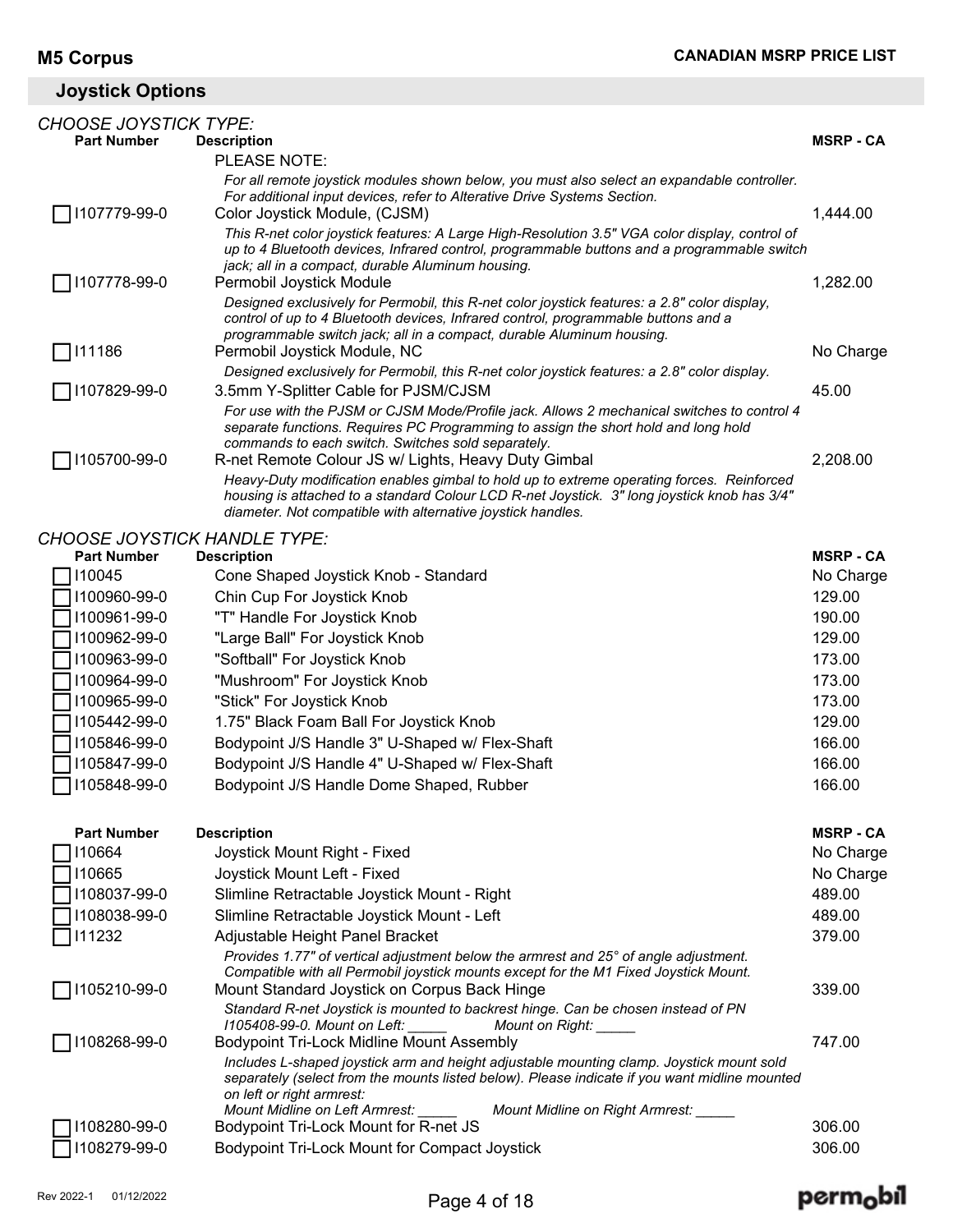#### **Joystick Options**

| <b>Part Number</b><br>110842                              | <b>Description</b><br>PERMOFix Mount for Mini/Compact Joystick                                                                                                                                                                                                                                                                                                                                                                                                                                        | <b>MSRP - CA</b><br>306.00 |
|-----------------------------------------------------------|-------------------------------------------------------------------------------------------------------------------------------------------------------------------------------------------------------------------------------------------------------------------------------------------------------------------------------------------------------------------------------------------------------------------------------------------------------------------------------------------------------|----------------------------|
|                                                           | Includes a shim that allows the PERMOFix joint to be mounted on the joystick arm. Provides                                                                                                                                                                                                                                                                                                                                                                                                            |                            |
|                                                           | an adjustable mount for a Mini Joystick or Compact Joystick.                                                                                                                                                                                                                                                                                                                                                                                                                                          |                            |
| <b>Part Number</b>                                        | <b>Description</b>                                                                                                                                                                                                                                                                                                                                                                                                                                                                                    | <b>MSRP - CA</b>           |
| 110411<br>Ⅳ                                               | Expandable Controller - R-net                                                                                                                                                                                                                                                                                                                                                                                                                                                                         | No Charge                  |
|                                                           | Must be ordered with all expandable/remote joysticks.                                                                                                                                                                                                                                                                                                                                                                                                                                                 |                            |
| 110513                                                    | Harness for Expandable Controller                                                                                                                                                                                                                                                                                                                                                                                                                                                                     | No Charge                  |
|                                                           | Must be ordered with any Expandable Controller.                                                                                                                                                                                                                                                                                                                                                                                                                                                       |                            |
| 1105225-99-0                                              | Co-Pilot Attendant Control R-net - Corpus                                                                                                                                                                                                                                                                                                                                                                                                                                                             | 5,444.00                   |
| 1105408-99-0                                              | <b>Attendant Control R-net</b>                                                                                                                                                                                                                                                                                                                                                                                                                                                                        | 1,413.00                   |
| 110582                                                    | Output Module (IOM) for R-net Control System                                                                                                                                                                                                                                                                                                                                                                                                                                                          | 1,891.00                   |
|                                                           | This allows a user to control an external device (ex: Communication Device, ECU, Door<br>Opener, etc.) through the drive input (JSM, Head Array, etc.). Each module can provide up to 4<br>switch closures. May require specialty cable or wiring. Up to three output modules can be<br>installed on one wheelchair.                                                                                                                                                                                  |                            |
| <b>Seating System</b>                                     |                                                                                                                                                                                                                                                                                                                                                                                                                                                                                                       |                            |
|                                                           |                                                                                                                                                                                                                                                                                                                                                                                                                                                                                                       |                            |
| CHOOSE ONE OF THE FOLLOWING:                              |                                                                                                                                                                                                                                                                                                                                                                                                                                                                                                       |                            |
| <b>Part Number</b>                                        | <b>Description</b><br>PLEASE NOTE:                                                                                                                                                                                                                                                                                                                                                                                                                                                                    | <b>MSRP-CA</b>             |
|                                                           |                                                                                                                                                                                                                                                                                                                                                                                                                                                                                                       |                            |
|                                                           | Speed limitations are imposed when the total backrest angle is greater than 150° or when the<br>seat is tilted forward more than 5°. Drive is inhibited at 40° of tilt for 17.5" seat heights and<br>user weights <220lbs. For taller seat heights and user weights >220lbs drive inhibit occurs at<br>35° of tilt.                                                                                                                                                                                   |                            |
| 111211                                                    | Corpus Seat w/ Manual Recline                                                                                                                                                                                                                                                                                                                                                                                                                                                                         | 2,620.00                   |
|                                                           | Manual recline angle limited to 120°.                                                                                                                                                                                                                                                                                                                                                                                                                                                                 |                            |
| 111212                                                    | Corpus Seat w/ No Tilt & 180° Power Recline                                                                                                                                                                                                                                                                                                                                                                                                                                                           | 9,908.00                   |
| 111213                                                    | Corpus Seat w/ 50° Tilt                                                                                                                                                                                                                                                                                                                                                                                                                                                                               | 8,884.00                   |
| 111214                                                    | Corpus Seat w/ 50° Power Tilt & 180° Power Recline                                                                                                                                                                                                                                                                                                                                                                                                                                                    | 14,638.00                  |
|                                                           |                                                                                                                                                                                                                                                                                                                                                                                                                                                                                                       |                            |
| <b>CHOOSE ONE OF THE FOLLOWING:</b><br><b>Part Number</b> |                                                                                                                                                                                                                                                                                                                                                                                                                                                                                                       | <b>MSRP - CA</b>           |
|                                                           | <b>Description</b><br>PLEASE NOTE:                                                                                                                                                                                                                                                                                                                                                                                                                                                                    |                            |
| 111141                                                    | Active Reach should be recommended by a licensed clinical professional and/or ATP. While<br>operating Active Reach, positioning equipment such as lap belts and chest supports should be<br>considered to meet the user's specific safety needs. Note: A low speed limitation is imposed<br>from 5° to 10° of Active Reach, an extra low speed limitation is imposed from 10° to 20° of<br>Active Reach, and a drive lockout is imposed above 20° of Active Reach.<br>5° Active Reach (Anterior Tilt) | No Charge                  |
|                                                           | When ordered with a Power Adjustable Seat Height, tilt range will be -5° to +50°. When<br>ordered without a Power Adjustable Seat Height, tilt range will be -5° to +45°. If this option is<br>selected with a fixed seat, the minimum seat to floor height at $0^\circ$ of tilt will be approximately<br>19.5". Power Legrest recommended for full functionality. Minimum legrest angle will be ~ 97°<br>when manual legrest is selected.                                                            |                            |
| 1107090-99-0                                              | 10° Active Reach (Anterior Tilt)                                                                                                                                                                                                                                                                                                                                                                                                                                                                      | No Charge                  |
|                                                           | Please Note: This option is only available on configurations ordered with Power Adjustable<br>Seat Height and Power Tilt. A chest support belt (see Accessories section) is strongly<br>recommended when selecting this option. Power Legrest recommended for full functionality.<br>Minimum legrest angle will be $\sim$ 103° when manual legrest is selected.                                                                                                                                       |                            |
| 1107091-99-0                                              | 20° Active Reach (Anterior Tilt)                                                                                                                                                                                                                                                                                                                                                                                                                                                                      | 3,199.00                   |

*Please Note: This option is only available on configurations ordered with Power Adjustable Seat Height, Power Tilt, Power Recline and Power Legrest Elevation. Must select Corpus VS Power Elevating Legrest, Corpus VS Footplates and Corpus VS Knee Support from VS Legrest Options section. A chest support belt (see Accessories section) is strongly recommended when selecting this option. Not compatible with retractable positioning belts.*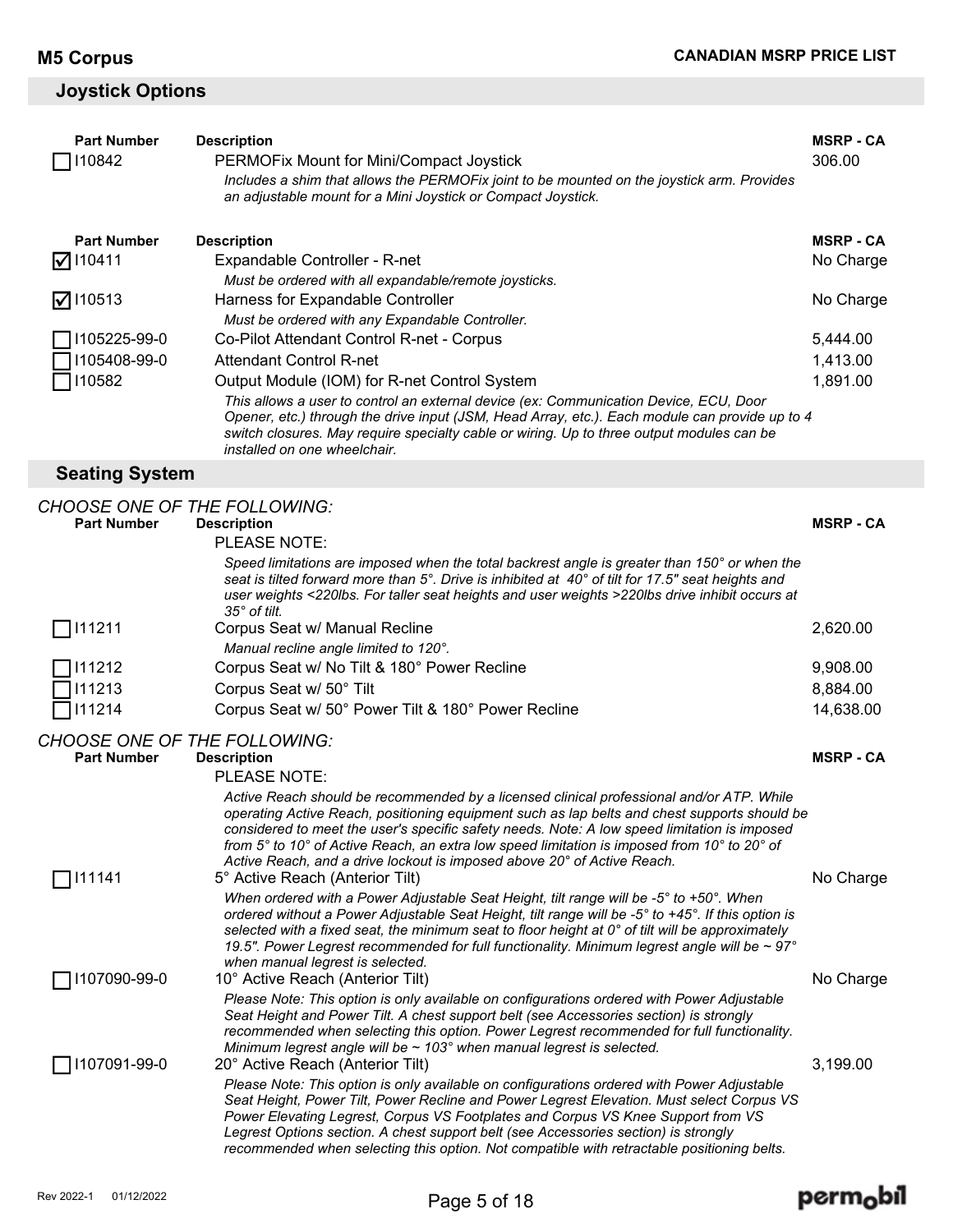### **Seating System Options**

|                         | <b>CHOOSE SEAT FUNCTION CONTROL TYPE:</b>                                                                                                                                                             |                  |
|-------------------------|-------------------------------------------------------------------------------------------------------------------------------------------------------------------------------------------------------|------------------|
| <b>Part Number</b>      | <b>Description</b>                                                                                                                                                                                    | <b>MSRP - CA</b> |
| 110418                  | Single Seat Function Control Switch for R-net                                                                                                                                                         | No Charge        |
|                         | Does not include thru drive control operation of power seat functions.                                                                                                                                |                  |
| 110419                  | Single Seat Function Control Kit for R-net                                                                                                                                                            | 1,797.00         |
|                         | For operation of a single seat function through the wheelchair electronics via the drive control.                                                                                                     |                  |
| □ 110585                | Order with R-net electronics or remote joystick options.<br>Multiple Seat Function Control Kit for R-net                                                                                              | 2,994.00         |
|                         | For operation of two or more seat functions through the wheelchair electronics via the drive                                                                                                          |                  |
|                         | control. Order with R-net electronics or remote joystick options.                                                                                                                                     |                  |
|                         | <b>CHOOSE PUSH BUTTONS OR TOGGLES:</b>                                                                                                                                                                |                  |
| <b>Part Number</b>      | <b>Description</b>                                                                                                                                                                                    | <b>MSRP - CA</b> |
|                         | PLEASE NOTE:                                                                                                                                                                                          |                  |
|                         | ICS switchbox is only available with chairs that include standing, 20° or more of ActiveReach<br>or an R-Net LED Remote Joystick.                                                                     |                  |
| 1102798-99-0            | Push Buttons on Seat Function Control Kit                                                                                                                                                             | No Charge        |
| 1102799-99-0            | Toggle Switches on Seat Function Control Kit                                                                                                                                                          | 320.00           |
| 1105409-99-0            | Do Not Install ICS Switchbox, Send as Part                                                                                                                                                            | No Charge        |
|                         |                                                                                                                                                                                                       |                  |
|                         | CHOOSE MOUNTING POSITION OF ICS SWITCHBOX:                                                                                                                                                            |                  |
| <b>Part Number</b>      | <b>Description</b>                                                                                                                                                                                    | <b>MSRP - CA</b> |
| 110626                  | Mount ICS Switchbox onto R-net Joystick Bracket                                                                                                                                                       | No Charge        |
|                         | ICS Switchbox will be mounted to the same bracket as the R-net Joystick Module. If this item<br>is selected, the ICS Switchbox will swing away with the Joystick Module.                              |                  |
| 1104651-99-0            | Mount ICS Switchbox onto Armrest                                                                                                                                                                      | No Charge        |
|                         | Mount on Left: _____<br>Mount on Right: _____                                                                                                                                                         |                  |
| □ 1106256-99-0          | Mount ICS Switchbox on Backrest                                                                                                                                                                       | 180.00           |
|                         | Mount on Left: _______ Mount on Right: _____                                                                                                                                                          |                  |
|                         |                                                                                                                                                                                                       |                  |
| <b>OPTIONAL ITEMS:</b>  |                                                                                                                                                                                                       |                  |
| <b>Part Number</b>      | <b>Description</b>                                                                                                                                                                                    | <b>MSRP - CA</b> |
| 1104196-99-0            | ICS Alternative Switchbox for R-net Electronics                                                                                                                                                       | 1,413.00         |
|                         | Seat function interface box that accommodates up to 8 momentary switches. Provides an<br>additional method for accessing the seat functions. 1/8" mini-mono switches not included.                    |                  |
| 1108416-99-0            | Remote Stop System                                                                                                                                                                                    | 1,556.00         |
|                         | Consists of a 315MHz Radio Frequency (RF) handheld transmitter and an RF receiver                                                                                                                     |                  |
|                         | mounted on the wheelchair.                                                                                                                                                                            |                  |
| □ 110750                | Memory Seat Program, Corpus w/ R-net                                                                                                                                                                  | 131.00           |
| 1106209-99-0            | Legrest Movement Linked to Recline Electronically                                                                                                                                                     | 53.00            |
|                         | Power Legrest will raise when Power Recline moves backward and will lower when back                                                                                                                   |                  |
|                         | moves forward. If Power Legrest is operated, Power Recline will NOT automatically reposition.                                                                                                         |                  |
|                         | Feature works through ICS Switchbox and Driver Control.                                                                                                                                               |                  |
| 110898                  | Enable Independent Repositioning Mode                                                                                                                                                                 | No Charge        |
|                         | IRM allows for sequential movement of power seat functions into a posterior position (35° tilt,<br>115° recline, 135° legrest) and returns to upright position (5° tilt, 100° recline, 110° legrest). |                  |
|                         | This can be accessed using a standard drive control or a single switch. On the Permobil                                                                                                               |                  |
|                         | Joystick Module, IRM is accessible through the mode/profile jack (long switch hold). Please                                                                                                           |                  |
|                         | see the Alt Drive Accessories section for switch options.                                                                                                                                             |                  |
| <b>Backrest Options</b> |                                                                                                                                                                                                       |                  |
|                         | <b>CHOOSE ONE OF THE FOLLOWING:</b>                                                                                                                                                                   |                  |

| <b>Part Number</b>  | <b>Description</b>                         | <b>MSRP - CA</b> |
|---------------------|--------------------------------------------|------------------|
| $\Box$ I105067-99-0 | Sliding Backrest Kit - 5" Mechanical Shear | No Charge        |
| $\Box$ 1105066-99-0 | Fixed Backrest Kit - No Mechanical Shear   | 58.00            |
|                     | <b>CHOOSE ONE OF THE FOLLOWING:</b>        |                  |

| Part Number | Description |  | <b>MSRP - CA</b><br>_____ |
|-------------|-------------|--|---------------------------|
|             |             |  |                           |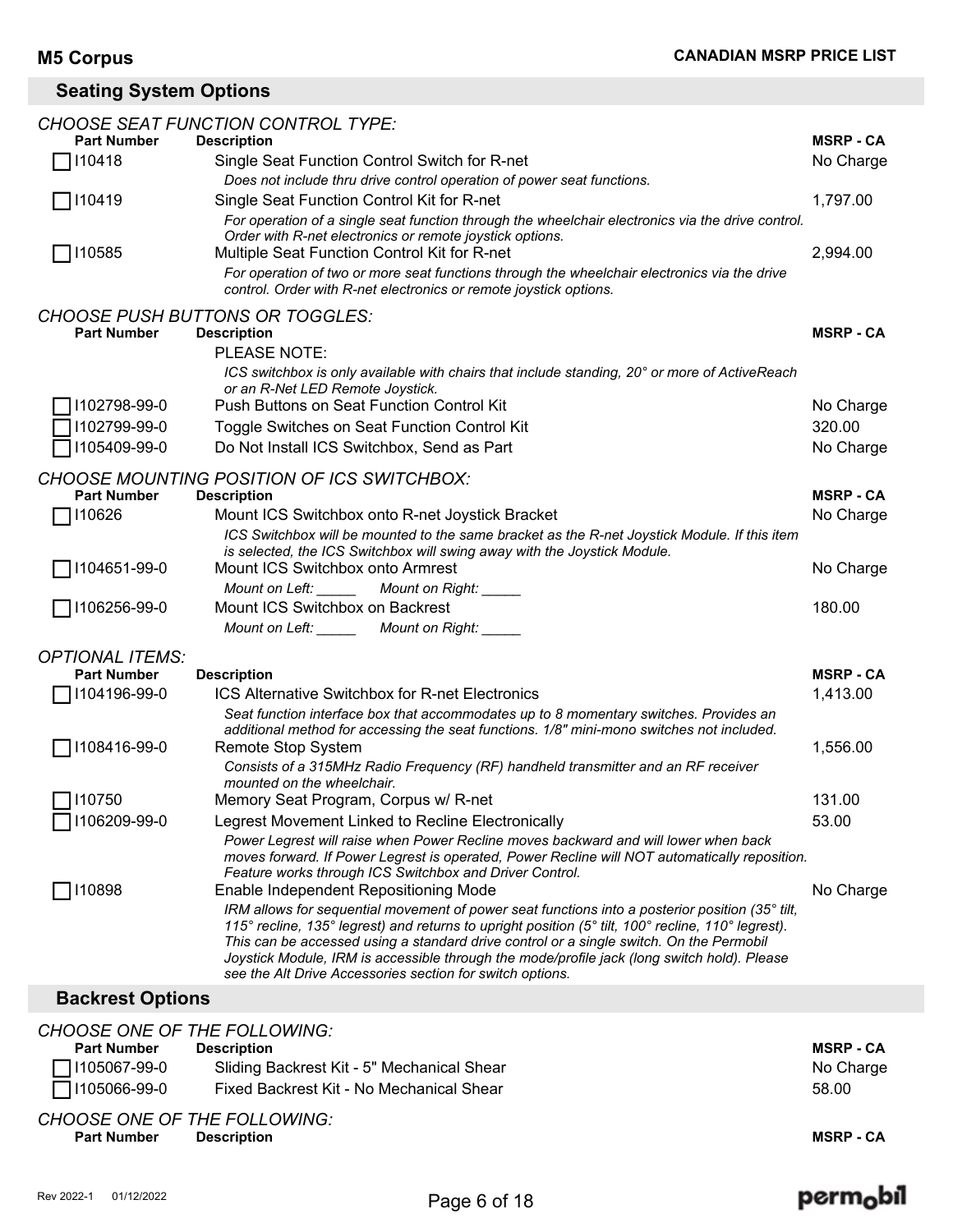### **Backrest Options**

|                    | <b>CHOOSE ONE OF THE FOLLOWING:</b>                                                                                                                                                                                                                                                                                                                                                           |                  |
|--------------------|-----------------------------------------------------------------------------------------------------------------------------------------------------------------------------------------------------------------------------------------------------------------------------------------------------------------------------------------------------------------------------------------------|------------------|
| <b>Part Number</b> | <b>Description</b>                                                                                                                                                                                                                                                                                                                                                                            | <b>MSRP - CA</b> |
|                    | <b>BACKREST HEIGHT NOTE:</b>                                                                                                                                                                                                                                                                                                                                                                  |                  |
|                    | Backrest heights are measured from the seat pan to the top of the backrest shell with the<br>backrest set at 90°. Corpus Ergo Backs include lateral wedges and foam lumbar pads. Solid<br>Backs do not include foam lumbar pads.                                                                                                                                                              |                  |
| 1106545-99-0       | Corpus Ergo Back - 14"W x 20"T (C3GERGBCA)                                                                                                                                                                                                                                                                                                                                                    | 1,159.00         |
|                    | Power Recline will be limited to 150° when ordering this backrest.                                                                                                                                                                                                                                                                                                                            |                  |
| 1106546-99-0       | Corpus Ergo Back - 16"W x 20"T (C3GERGBCA)                                                                                                                                                                                                                                                                                                                                                    | 1,159.00         |
|                    | Power Recline will be limited to 150° when ordering this backrest.                                                                                                                                                                                                                                                                                                                            |                  |
| 1106547-99-0       | Corpus Ergo Back - 18"W x 20"T (C3GERGBCA)                                                                                                                                                                                                                                                                                                                                                    | 1,159.00         |
|                    | Power Recline will be limited to 150° when ordering this backrest.                                                                                                                                                                                                                                                                                                                            |                  |
| 1106548-99-0       | Corpus Ergo Back - 20"W x 20"T (C3GERGBCA)                                                                                                                                                                                                                                                                                                                                                    | 1,159.00         |
|                    | Power Recline will be limited to 150° when ordering this backrest.<br>PLEASE NOTE:                                                                                                                                                                                                                                                                                                            |                  |
| 1106532-99-0       | Taller backrests listed below include: lateral wedges, foam lumbar pads*, UT rail mounted at<br>the top for lateral adjustment of the headrest, and split backrest feature with height adjustment<br>in 1" increments. Please indicate below where you want the height set at so that a properly<br>sized backrest cushion can be provided. * Foam lumbar pads not included with Solid Backs. |                  |
| 1106533-99-0       | Corpus Ergo Back - 14"W x 23" - 28"T (C3GERGBCA)                                                                                                                                                                                                                                                                                                                                              | 1,159.00         |
|                    | Corpus Ergo Back - 16"W x 23" - 28"T (C3GERGBCA)                                                                                                                                                                                                                                                                                                                                              | 1,159.00         |
| 1106534-99-0       | Corpus Ergo Back - 18"W x 23" - 28"T (C3GERGBCA)                                                                                                                                                                                                                                                                                                                                              | 1,159.00         |
| 1106535-99-0       | Corpus Ergo Back - 20"W x 23" - 28"T (C3GERGBCA)<br>MUST ALSO SELECT BACK HEIGHT:                                                                                                                                                                                                                                                                                                             | 1,159.00         |
|                    | Set Corpus Backrest at 23"                                                                                                                                                                                                                                                                                                                                                                    |                  |
|                    | Set Corpus Backrest at 24"                                                                                                                                                                                                                                                                                                                                                                    |                  |
|                    | Set Corpus Backrest at 25"                                                                                                                                                                                                                                                                                                                                                                    |                  |
|                    | Set Corpus Backrest at 26"                                                                                                                                                                                                                                                                                                                                                                    |                  |
|                    | Set Corpus Backrest at 27"                                                                                                                                                                                                                                                                                                                                                                    |                  |
|                    | Set Corpus Backrest at 28"                                                                                                                                                                                                                                                                                                                                                                    |                  |
|                    |                                                                                                                                                                                                                                                                                                                                                                                               |                  |
| <b>Part Number</b> | <b>CHOOSE ONE OF THE FOLLOWING:</b><br><b>Description</b>                                                                                                                                                                                                                                                                                                                                     | <b>MSRP-CA</b>   |
| 111335             | Leatherette Cushion - Corpus Ergo Back                                                                                                                                                                                                                                                                                                                                                        | No Charge        |
|                    | Includes Dual Density Backrest Foam.                                                                                                                                                                                                                                                                                                                                                          |                  |
| 111336             | Stretch-Air Cushion - Corpus Ergo Back                                                                                                                                                                                                                                                                                                                                                        | No Charge        |
|                    | Includes Dual Density Backrest Foam with Stretch-Air breathable fabric cover.                                                                                                                                                                                                                                                                                                                 |                  |
|                    |                                                                                                                                                                                                                                                                                                                                                                                               |                  |
| <b>Part Number</b> | <b>CHOOSE ONE OF THE FOLLOWING:</b><br><b>Description</b>                                                                                                                                                                                                                                                                                                                                     | <b>MSRP - CA</b> |
|                    | ROHO AGILITY NOTE:                                                                                                                                                                                                                                                                                                                                                                            |                  |
|                    | The ROHO AGILITY Back Systems are available in widths of 14", 16", 18" and 20" and shell<br>heights of 16", 18" and 20". Direct Mount system includes backrest shell, cushion, air inserts,                                                                                                                                                                                                   |                  |
|                    | UT rail for headrest and Direct Mount adapter for Corpus.                                                                                                                                                                                                                                                                                                                                     |                  |
| 111258             | ROHO AGILITY Max Contour Back System - 16" Tall                                                                                                                                                                                                                                                                                                                                               | 1,167.00         |
|                    | Backrest can be installed at a height (seat pan to top of AGILITY) between 22" and 25".<br>Specify Shell Width (14", 16", 18", 20"W):                                                                                                                                                                                                                                                         |                  |
| 111259             | ROHO AGILITY Max Contour Direct Mount - 18" Tall                                                                                                                                                                                                                                                                                                                                              | 1,167.00         |
|                    | Backrest can be installed at a height (seat pan to top of AGILITY) between 22" and 26".<br>Specify Shell Width (14", 16", 18", 20"W):                                                                                                                                                                                                                                                         |                  |
| 111260             | ROHO AGILITY Max Contour Direct Mount - 20" Tall                                                                                                                                                                                                                                                                                                                                              | 1,167.00         |
|                    | Backrest can be installed at a height (seat pan to top of AGILITY) between 24" and 27".<br>Specify Shell Width (14", 16", 18", 20"W):                                                                                                                                                                                                                                                         |                  |
|                    | MUST ALSO SELECT BACK HEIGHT:                                                                                                                                                                                                                                                                                                                                                                 |                  |
|                    | Set AGILITY Backrest at 22"                                                                                                                                                                                                                                                                                                                                                                   |                  |
|                    | Set AGILITY Backrest at 23"                                                                                                                                                                                                                                                                                                                                                                   |                  |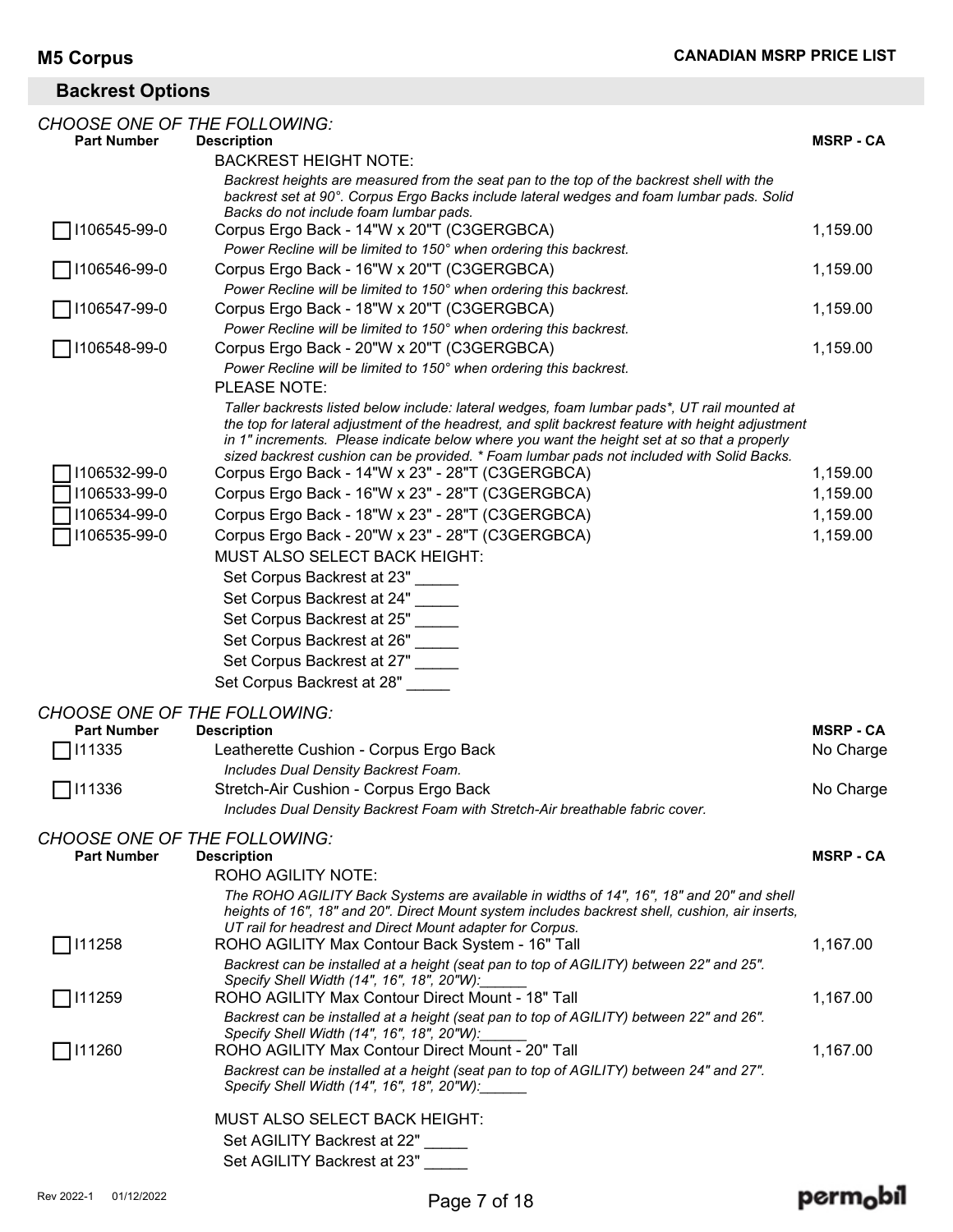### **Backrest Options**

| <b>CHOOSE ONE OF THE FOLLOWING:</b> |                                                                                                                                                                                                                                                                                                                                                                                                                                                                  |                  |
|-------------------------------------|------------------------------------------------------------------------------------------------------------------------------------------------------------------------------------------------------------------------------------------------------------------------------------------------------------------------------------------------------------------------------------------------------------------------------------------------------------------|------------------|
| <b>Part Number</b>                  | <b>Description</b>                                                                                                                                                                                                                                                                                                                                                                                                                                               | <b>MSRP - CA</b> |
|                                     | Set AGILITY Backrest at 24"                                                                                                                                                                                                                                                                                                                                                                                                                                      |                  |
|                                     | Set AGILITY Backrest at 25"                                                                                                                                                                                                                                                                                                                                                                                                                                      |                  |
|                                     | Set AGILITY Backrest at 26"                                                                                                                                                                                                                                                                                                                                                                                                                                      |                  |
|                                     | Set AGILITY Backrest at 27"                                                                                                                                                                                                                                                                                                                                                                                                                                      |                  |
| <b>CHOOSE ONE OF THE FOLLOWING:</b> |                                                                                                                                                                                                                                                                                                                                                                                                                                                                  |                  |
| <b>Part Number</b>                  | <b>Description</b>                                                                                                                                                                                                                                                                                                                                                                                                                                               | <b>MSRP - CA</b> |
| 1109029-99-0                        | BodiLink Premium 3" x 5" Lateral Supports - Pair                                                                                                                                                                                                                                                                                                                                                                                                                 | 470.00           |
|                                     | Must also select I109031-99-0. Includes foam wedge for additional support. Only compatible<br>with Corpus Ergo backrest shells.                                                                                                                                                                                                                                                                                                                                  |                  |
| 1109030-99-0                        | BodiLink Premium 4" x 6" Lateral Supports - Pair                                                                                                                                                                                                                                                                                                                                                                                                                 | 470.00           |
|                                     | Must also select I109031-99-0. Includes foam wedge for additional support. Only compatible<br>with Corpus Ergo backrest shells.                                                                                                                                                                                                                                                                                                                                  |                  |
| 1109031-99-0                        | Swing-Away Adj BodiLink Lateral Hdwr Corpus Pair                                                                                                                                                                                                                                                                                                                                                                                                                 | 725.00           |
| <b>OPTIONAL ITEMS:</b>              |                                                                                                                                                                                                                                                                                                                                                                                                                                                                  |                  |
| <b>Part Number</b>                  | <b>Description</b>                                                                                                                                                                                                                                                                                                                                                                                                                                               | <b>MSRP - CA</b> |
| 1105782-99-0                        | Tubular Backrest Frame - Corpus (1" Canes)                                                                                                                                                                                                                                                                                                                                                                                                                       | 516.00           |
|                                     | Provides 1" diameter, vertical canes for mounting aftermarket backrests. Frame can be<br>adjusted to support backrest widths from 14" to 20". Canes are attached with 2" long UniTrack<br>linkage disks that can rotate to provide space for backrest hardware. The tops of the canes<br>can be adjusted up to a height of 27" above the seat pan. Depending on the aftermarket<br>backrest, several inches of seat depth may be lost when mounting this system. |                  |
| 1106072-99-0                        | Direct Backrest Frame - Corpus                                                                                                                                                                                                                                                                                                                                                                                                                                   | 516.00           |
|                                     | Used to mount ROHO Agility, Jay 3, Matrx Elite, Varilite Icon and Ride Java backrests ranging<br>in width from 14" to 20". Slotted brackets and 1" UniTrack linkage disks provide a close,<br>adjustable mount. Backrest pitch can be tuned by rotating the linkage disks. Some seat depth<br>may be lost due to the position and orientation of the backrest.                                                                                                   |                  |
| $\Box$ 110725                       | <b>Split Backrest Cushion - Corpus</b>                                                                                                                                                                                                                                                                                                                                                                                                                           | 384.00           |
|                                     | Custom Option.                                                                                                                                                                                                                                                                                                                                                                                                                                                   |                  |
| 7110786                             | Tailored Backrest Cushion - Corpus                                                                                                                                                                                                                                                                                                                                                                                                                               | 120.00           |
|                                     | Sides of cushion are trimmed to provide additional clearance for lateral trunk supports. Must<br>also select a backrest cushion when ordering this custom option.                                                                                                                                                                                                                                                                                                |                  |
| <b>Seat Sizing</b>                  |                                                                                                                                                                                                                                                                                                                                                                                                                                                                  |                  |
|                                     |                                                                                                                                                                                                                                                                                                                                                                                                                                                                  |                  |

#### *CHOOSE ONE OF THE FOLLOWING:*

| <u>UITUUL UIL UI</u> |                                                                                                                                                                                                                  |                  |
|----------------------|------------------------------------------------------------------------------------------------------------------------------------------------------------------------------------------------------------------|------------------|
| <b>Part Number</b>   | <b>Description</b>                                                                                                                                                                                               | <b>MSRP - CA</b> |
| 1107023-99-0         | Set Seat Width at 17":                                                                                                                                                                                           | No Charge        |
| 1107024-99-0         | Set Seat Width at 19":                                                                                                                                                                                           | No Charge        |
| 1107025-99-0         | Set Seat Width at 21":                                                                                                                                                                                           | No Charge        |
| 1107026-99-0         | Set Seat Width at 23":                                                                                                                                                                                           | No Charge        |
|                      | <b>CHOOSE ONE OF THE FOLLOWING:</b>                                                                                                                                                                              |                  |
| <b>Part Number</b>   | <b>Description</b>                                                                                                                                                                                               | <b>MSRP - CA</b> |
|                      | PLEASE NOTE:                                                                                                                                                                                                     |                  |
|                      | - "There are three seat depth kits, each providing three seat depth settings: (1) 14" - 16", (2) 17<br>19" and (3) 20" - 22". Please select the required seat depth and the appropriate kit will be<br>provided. |                  |
| 1107013-99-0         | Seat Depth 14"                                                                                                                                                                                                   | No Charge        |
| 1107014-99-0         | Seat Depth 15"                                                                                                                                                                                                   | No Charge        |
|                      |                                                                                                                                                                                                                  |                  |

| 01/12/2022<br>Rev 2022-1 |                | Page 8 of 18 | perm <sub>o</sub> bil |
|--------------------------|----------------|--------------|-----------------------|
| 1107020-99-0             | Seat Depth 21" |              | No Charge             |
| ̄ 1107019-99-0           | Seat Depth 20" |              | No Charge             |
| ̄ 1107018-99-0           | Seat Depth 19" |              | No Charge             |
| ■ 1107017-99-0           | Seat Depth 18" |              | No Charge             |
| ヿ!107016-99-0            | Seat Depth 17" |              | No Charge             |
| ヿ!107015-99-0            | Seat Depth 16" |              | No Charge             |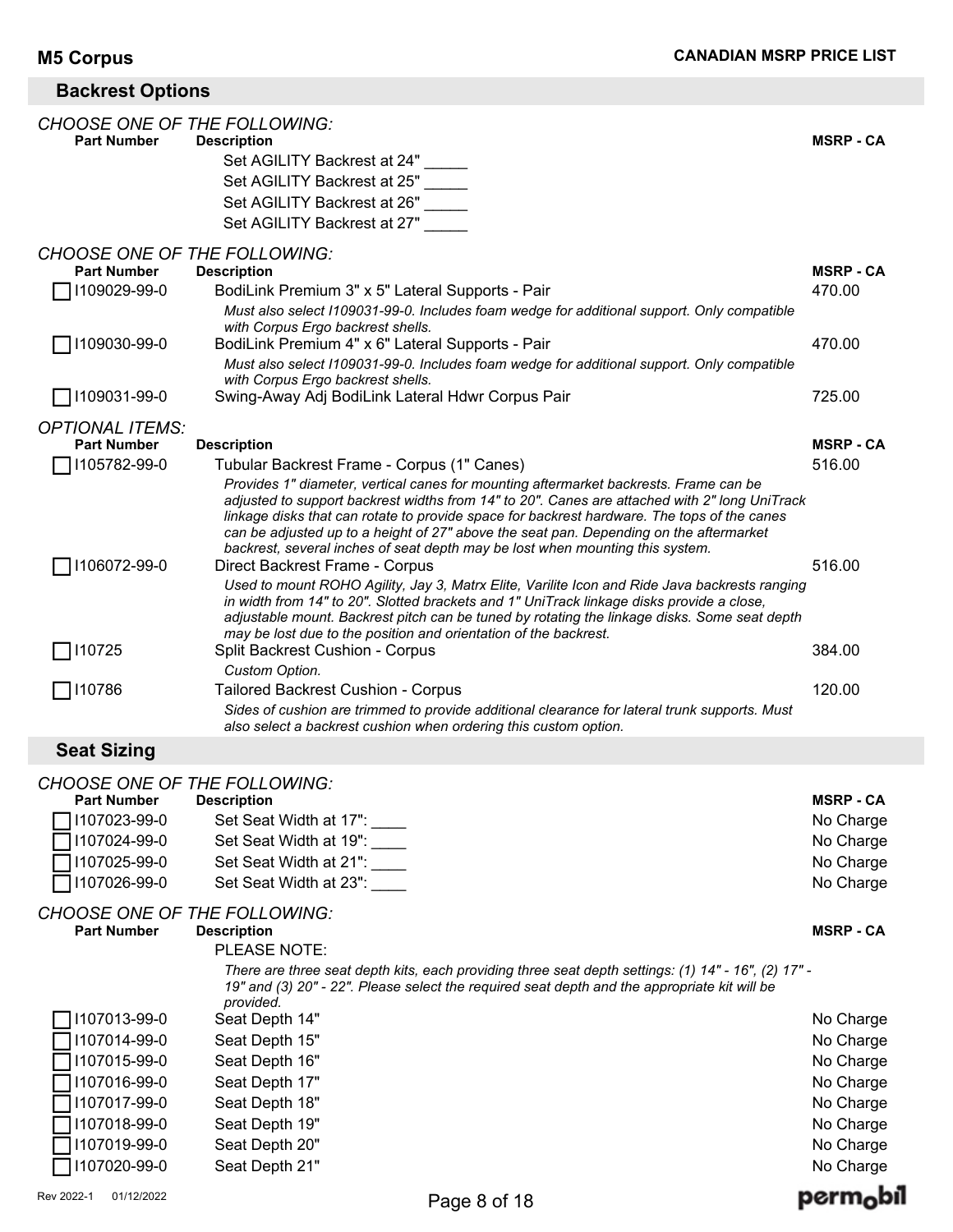# **Seat Sizing**

|                    | <i>CHOOSE ONE OF THE FOLLOWING:</i>                                                                                                                                                                                                                                                                                                                                                                          |                  |
|--------------------|--------------------------------------------------------------------------------------------------------------------------------------------------------------------------------------------------------------------------------------------------------------------------------------------------------------------------------------------------------------------------------------------------------------|------------------|
| <b>Part Number</b> | <b>Description</b>                                                                                                                                                                                                                                                                                                                                                                                           | <b>MSRP - CA</b> |
| 1107021-99-0       | Seat Depth 22"                                                                                                                                                                                                                                                                                                                                                                                               | No Charge        |
|                    | <b>CHOOSE ONE OF THE FOLLOWING:</b>                                                                                                                                                                                                                                                                                                                                                                          |                  |
| <b>Part Number</b> | <b>Description</b>                                                                                                                                                                                                                                                                                                                                                                                           | <b>MSRP-CA</b>   |
|                    | NOTE:                                                                                                                                                                                                                                                                                                                                                                                                        |                  |
|                    | A Corpus II Ergonomic Seat Cushion will be provided for select seat sizes.                                                                                                                                                                                                                                                                                                                                   |                  |
| 111337             | Corpus Ergo Cushion - Leatherette Cover                                                                                                                                                                                                                                                                                                                                                                      | 654.00           |
| 111338             | Corpus Ergo Cushion - Stretch-Air Cover                                                                                                                                                                                                                                                                                                                                                                      | 654.00           |
| 110965             | Corpus Ergo Air Cushion (C3GRHOSCA)                                                                                                                                                                                                                                                                                                                                                                          | 694.00           |
|                    | Features ROHO Dry Floatation technology. The removable ROHO cell pad provides adjustable<br>skin protection while the contoured foam and thigh support wedges help maintain proper<br>positioning and stability. Includes removable stretch fabric cover. Available in widths of 17", 19"<br>and 21" and depths of 17", 19" and 21", as well as 17" x 23". Not Available in 21" x 17"                        |                  |
| 111113             | Incontinence Cover for Ergo Cushion                                                                                                                                                                                                                                                                                                                                                                          | 208.00           |
|                    | Made from a stretch Dartex fabric and suitable for all Ergo cushions including the Corpus Ergo<br>Air. The cover is cut to the contours of the Ergo cushion and is designed to be used as an<br>outer layer of protection. Cover size will be matched to cushion size. Sent as a part. Part<br>Number will be provided on the quote / order confirmation based on the Seat Width and Seat<br>Depth selected. |                  |
| 111166             | ROHO QUADTRO SELECT HIGH PROFILE                                                                                                                                                                                                                                                                                                                                                                             | 777.00           |
| 111168             | ROHO HIGH PROFILE Single Compartment                                                                                                                                                                                                                                                                                                                                                                         | 636.00           |
| 111170             | ROHO HIGH PROFILE Sensor Ready                                                                                                                                                                                                                                                                                                                                                                               | 636.00           |
|                    | Single compartment cushion designed to work with Smart Check Device 1107505-99-0. Not<br>available in all seat widths and depths.                                                                                                                                                                                                                                                                            |                  |
| 111173             | Incontinence Cover for ROHO Cushion                                                                                                                                                                                                                                                                                                                                                                          | 145.00           |
| 1105118-99-0       | Cover size will be matched to ROHO cushion size. Sent as a part.<br><b>Omit Seat Cushion</b>                                                                                                                                                                                                                                                                                                                 | No Charge        |

### **Armrest Options**

|            |                              | <i>CHOOSE ONE OF THE FOLLOWING:</i>                                                                                                                                                                                                                                                                                                                                                                                                                                                                                                                                |                        |
|------------|------------------------------|--------------------------------------------------------------------------------------------------------------------------------------------------------------------------------------------------------------------------------------------------------------------------------------------------------------------------------------------------------------------------------------------------------------------------------------------------------------------------------------------------------------------------------------------------------------------|------------------------|
|            | <b>Part Number</b>           | <b>Description</b>                                                                                                                                                                                                                                                                                                                                                                                                                                                                                                                                                 | <b>MSRP - CA</b>       |
|            |                              | PLEASE NOTE:                                                                                                                                                                                                                                                                                                                                                                                                                                                                                                                                                       |                        |
|            | 1106543-99-0<br>1106544-99-0 | Narrow Armbar Kit can be adjusted from 15"W to 19"W between the armrest pads without any<br>additional parts. Wide Armbar Kit can be adjusted from 19"W to 23"W between the armrest<br>pads without any additional parts. Please select both Armbar Kit and Width Setting below.<br>Narrow Armbar Kit, Inf Adjustable 15"W - 19"W<br>Wide Armrest Kit, Inf Adjustable 19"W - 23"W<br>Required when selecting a 20" wide backrest.<br>Set the Width Between the Armrests to:<br>Must be wider than backrest width to ensure proper fit. Please round to nearest 1". | No Charge<br>No Charge |
|            |                              | <b>CHOOSE ONE OF THE FOLLOWING:</b>                                                                                                                                                                                                                                                                                                                                                                                                                                                                                                                                |                        |
|            | <b>Part Number</b>           | <b>Description</b>                                                                                                                                                                                                                                                                                                                                                                                                                                                                                                                                                 | <b>MSRP - CA</b>       |
|            | 1105069-99-0                 | Height Adjustable Armrests - NC                                                                                                                                                                                                                                                                                                                                                                                                                                                                                                                                    | No Charge              |
|            |                              | SET ARMREST HEIGHT AT:                                                                                                                                                                                                                                                                                                                                                                                                                                                                                                                                             |                        |
|            |                              | Corpus Armrests are infinitely adjustable from 8" - 15", measured from the seat pan to the top<br>of the arrmrest pad. No additional parts are needed to get this full range of adjustment. In one<br>inch increments (ex: 8", 9", etc.), please indicate where you would like the armrests set.                                                                                                                                                                                                                                                                   |                        |
|            |                              | <i>CHOOSE ONE OF THE FOLLOWING:</i>                                                                                                                                                                                                                                                                                                                                                                                                                                                                                                                                |                        |
|            | <b>Part Number</b>           | <b>Description</b>                                                                                                                                                                                                                                                                                                                                                                                                                                                                                                                                                 | <b>MSRP - CA</b>       |
|            | 1105071-99-0                 | Left Armrest Bracket - Fixed                                                                                                                                                                                                                                                                                                                                                                                                                                                                                                                                       | No Charge              |
|            |                              | Medial swivel cannot be enabled when selecting this option. Must be selected when ordering<br>arm trough adapters.                                                                                                                                                                                                                                                                                                                                                                                                                                                 |                        |
|            | 1105070-99-0                 | Right Armrest Bracket - Fixed                                                                                                                                                                                                                                                                                                                                                                                                                                                                                                                                      | No Charge              |
|            |                              | Medial swivel cannot be enabled when selecting this option. Must be selected when ordering<br>arm trough adapters.                                                                                                                                                                                                                                                                                                                                                                                                                                                 |                        |
| Rev 2022-1 | 01/12/2022                   | Page 9 of 18                                                                                                                                                                                                                                                                                                                                                                                                                                                                                                                                                       | perm <sub>o</sub>      |
|            |                              |                                                                                                                                                                                                                                                                                                                                                                                                                                                                                                                                                                    |                        |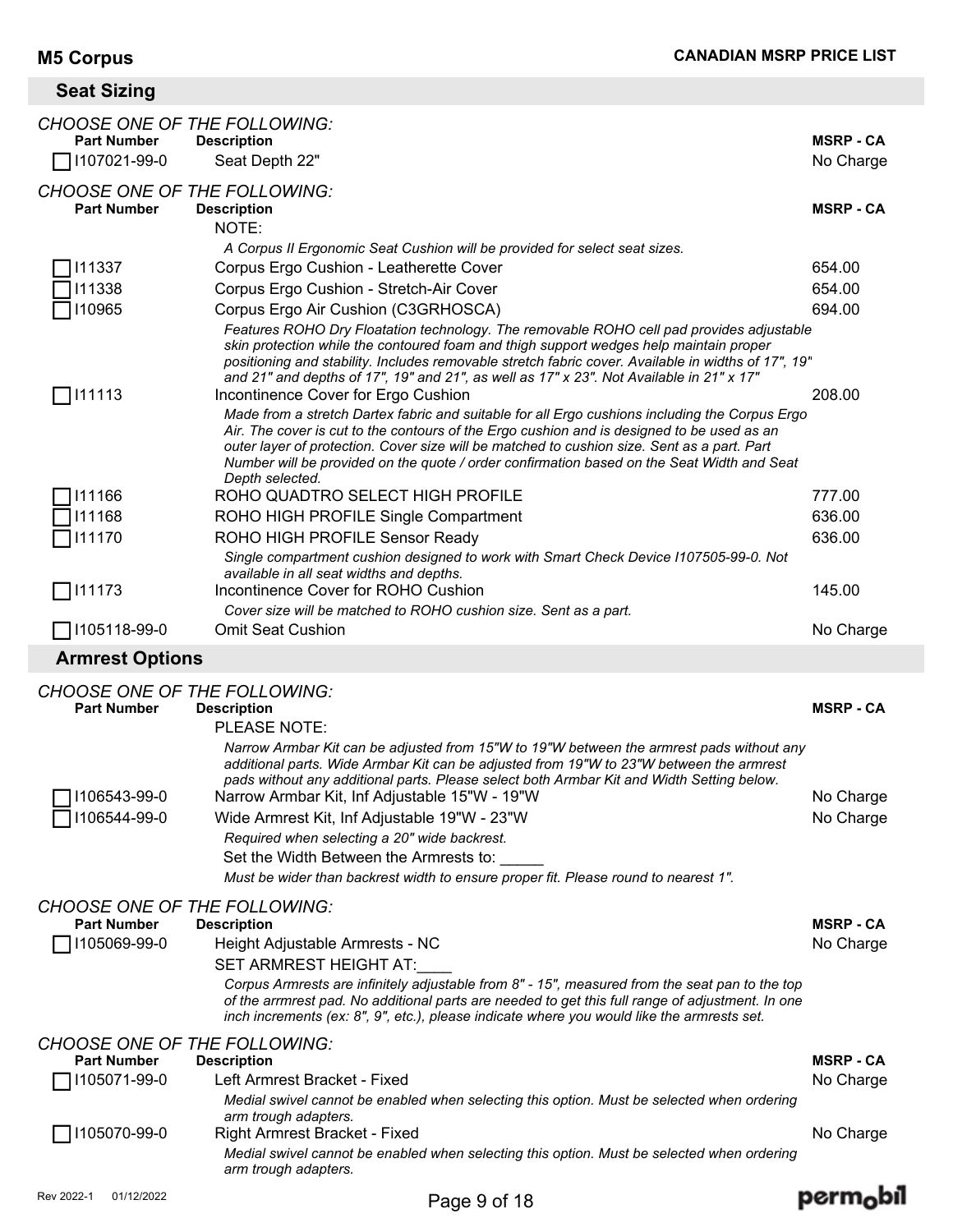### **Armrest Options**

| <b>CHOOSE ONE OF THE FOLLOWING:</b>                       |                                                                                                                                                                                                                                      |                  |
|-----------------------------------------------------------|--------------------------------------------------------------------------------------------------------------------------------------------------------------------------------------------------------------------------------------|------------------|
| <b>Part Number</b>                                        | <b>Description</b>                                                                                                                                                                                                                   | <b>MSRP - CA</b> |
| 1105073-99-0                                              | Left Armrest Bracket - Medial Swivel Enabled                                                                                                                                                                                         | No Charge        |
| 1105072-99-0                                              | Right Armrest Bracket - Medial Swivel Enabled                                                                                                                                                                                        | No Charge        |
| <b>CHOOSE ONE OF THE FOLLOWING:</b><br><b>Part Number</b> | <b>Description</b>                                                                                                                                                                                                                   | <b>MSRP - CA</b> |
| 1105104-99-0                                              | 4"x13" Corpus Armrest Pad Right - Leatherette                                                                                                                                                                                        | No Charge        |
| 1105105-99-0                                              | 4"x16" Corpus Armrest Pad Right - Leatherette                                                                                                                                                                                        | No Charge        |
| 1105999-99-0                                              | 4"x18" Corpus HD Armrest Pad Right - Leatherette                                                                                                                                                                                     | No Charge        |
| 1106047-99-0                                              | 4"x13" Corpus Armrest Pad Right - Black Fabric                                                                                                                                                                                       | No Charge        |
| 1107214-99-0                                              | 4"x16" Corpus Armrest Pad Right - Black Fabric                                                                                                                                                                                       | No Charge        |
| 1105995-99-0                                              | 4"x18" Corpus HD Armrest Pad Right - Black Fabric                                                                                                                                                                                    | No Charge        |
| 1107593-99-0                                              | 4"x13" Corpus Arm w/ Permobil Gel Pad - Right                                                                                                                                                                                        | 213.00           |
| 1107595-99-0                                              | 4"x16" Corpus Arm w/ Permobil Gel Pad - Right                                                                                                                                                                                        | 218.00           |
| 1107597-99-0                                              | 4"x18" Corpus HD Arm w/ Permobil Gel Pad - Right                                                                                                                                                                                     | 227.00           |
| 1108861-99-0                                              | Moldable Forearm Support - Right                                                                                                                                                                                                     | 360.00           |
|                                                           | 11.3"L x 5"W. Not compatible with armrest pouch, trays (except Small Tray) or the VS Chest<br>Support.                                                                                                                               |                  |
| 1108863-99-0                                              | Contoured Hand Pad Medium - Right                                                                                                                                                                                                    | 179.00           |
|                                                           | 6.4"L x 5.5" W. For use with Moldable Forearm Supports only. Not compatible with Slimline or                                                                                                                                         |                  |
|                                                           | Fixed joystick mounts or Adjustable Height Panel Bracket.                                                                                                                                                                            |                  |
| 1108865-99-0                                              | Contoured Hand Pad Large - Right                                                                                                                                                                                                     | 189.00           |
|                                                           | 7.7"L x 6.1" W. For use with Moldable Forearm Supports only. Not compatible with Slimline or<br>Fixed joystick mounts or Adjustable Height Panel Bracket.                                                                            |                  |
| <b>CHOOSE ONE OF THE FOLLOWING:</b>                       |                                                                                                                                                                                                                                      |                  |
| <b>Part Number</b>                                        | <b>Description</b>                                                                                                                                                                                                                   | <b>MSRP - CA</b> |
| 1105102-99-0                                              | 4"x13" Corpus Armrest Pad Left - Leatherette                                                                                                                                                                                         | No Charge        |
| 1105107-99-0                                              | 4"x16" Corpus Armrest Pad Left - Leatherette                                                                                                                                                                                         | No Charge        |
| 1105998-99-0                                              | 4"x18" Corpus HD Armrest Pad Left - Leatherette                                                                                                                                                                                      | No Charge        |
| 1106046-99-0                                              | 4"x13" Corpus Armrest Pad Left - Black Fabric                                                                                                                                                                                        | No Charge        |
| 1107215-99-0                                              | 4"x16" Corpus Armrest Pad Left - Black Fabric                                                                                                                                                                                        | No Charge        |
| 1105994-99-0                                              | 4"x18" Corpus HD Armrest Pad Left - Black Fabric                                                                                                                                                                                     | No Charge        |
| 1107592-99-0                                              | 4"x13" Corpus Arm w/ Permobil Gel Pad - Left                                                                                                                                                                                         | 213.00           |
| 1107594-99-0                                              | 4"x16" Corpus Arm w/ Permobil Gel Pad - Left                                                                                                                                                                                         | 218.00           |
| 1107596-99-0                                              | 4"x18" Corpus HD Arm w/ Permobil Gel Pad - Left                                                                                                                                                                                      | 227.00           |
| 1108860-99-0                                              | Moldable Forearm Support - Left                                                                                                                                                                                                      | 360.00           |
|                                                           | 11.3"L x 5"W. Not compatible with armrest pouch, trays (except Small Tray) or the VS Chest<br>Support.                                                                                                                               |                  |
| 1108862-99-0                                              | Contoured Hand Pad Medium - Left                                                                                                                                                                                                     | 179.00           |
|                                                           | 6.4"L x 5.5" W. For use with Moldable Forearm Supports only. Not compatible with Slimline or<br>Fixed joystick mounts or Adjustable Height Panel Bracket.                                                                            |                  |
| 1108864-99-0                                              | Contoured Hand Pad Large - Left                                                                                                                                                                                                      | 189.00           |
|                                                           | 7.7"L x 6.1" W. For use with Moldable Forearm Supports only. Not compatible with Slimline or<br>Fixed joystick mounts or Adjustable Height Panel Bracket.                                                                            |                  |
| <b>OPTIONAL ITEMS:</b>                                    |                                                                                                                                                                                                                                      |                  |
| <b>Part Number</b>                                        | <b>Description</b>                                                                                                                                                                                                                   | <b>MSRP - CA</b> |
| 1105463-99-0                                              | Corpus Arm Trough Adapter 1" - Pair                                                                                                                                                                                                  | 375.00           |
| 1105462-99-0                                              | For aftermarket armrest pads. Please indicate below if they should be installed or on chair<br>sent as parts. Please Note: Medial Swivel must be must be locked when selecting this option.<br>Corpus Arm Trough Adpater 7/8" - Pair | 375.00           |
|                                                           | For aftermarket armrest pads. Please indicate below if they should be installed or on chair                                                                                                                                          |                  |
|                                                           | sent as parts. Please Note: Medial Swivel must be must be locked when selecting this option.<br>Install Arm Trough Adapters:                                                                                                         |                  |
|                                                           | Send Arm Trough Adapters as Parts:                                                                                                                                                                                                   |                  |

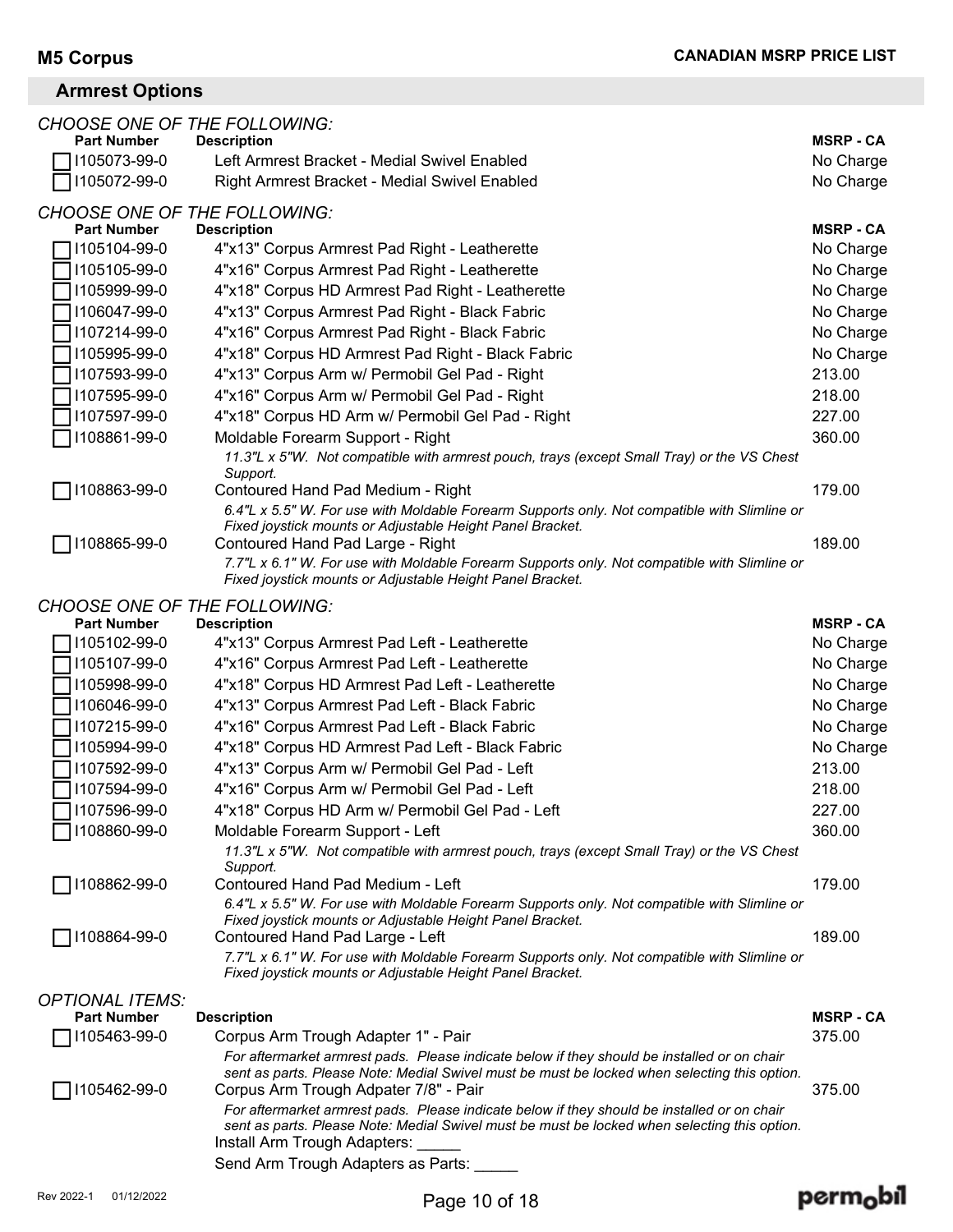### **Armrest Options**

| <i><b>OPTIONAL ITEMS:</b></i> |                                                                                                                       |                  |
|-------------------------------|-----------------------------------------------------------------------------------------------------------------------|------------------|
| <b>Part Number</b>            | <b>Description</b>                                                                                                    | <b>MSRP - CA</b> |
| 107339-99-0                   | Armrest Pouch - Right                                                                                                 | 273.00           |
| 107338-99-0                   | Armrest Pouch - Left                                                                                                  | 273.00           |
| 107840-99-0                   | UT Armrest Side Support - Right Outer<br>Includes 2"T x 6.5"W tapered pad.                                            | 391.00           |
| 107863-99-0                   | UT Armrest Side Support - Left Outer<br>Includes 2"T x 6.5"W tapered pad.                                             | 391.00           |
| 107864-99-0                   | UT Armrest Side Support - Right Inner                                                                                 | 391.00           |
|                               | Includes 2"T x 6.5"W tapered pad. May need to increase width between the armrests to ensure<br>armrests will flip-up. |                  |
| 107865-99-0                   | UT Armrest Side Support - Left Inner                                                                                  | 391.00           |
|                               | Includes 2"T x 6.5"W tapered pad. May need to increase width between the armrests to ensure<br>armrests will flip-up. |                  |
| 1107839-99-0                  | UT Elbow Support - Right                                                                                              | 210.00           |
|                               | Must also select PN 110881.                                                                                           |                  |
| 107838-99-0                   | UT Elbow Support - Left                                                                                               | 210.00           |
|                               | Must also select PN 110882.                                                                                           |                  |
| 10881                         | Adjustable Elbow Support Hardware - Right                                                                             | 306.00           |
| 10882                         | Adjustable Elbow Support Hardware - Left                                                                              | 306.00           |
|                               |                                                                                                                       |                  |

### **Legrest Options**

|                    | <b>CHOOSE ONE OF THE FOLLOWING:</b>                                                  |                  |
|--------------------|--------------------------------------------------------------------------------------|------------------|
| <b>Part Number</b> | <b>Description</b>                                                                   | <b>MSRP - CA</b> |
|                    | <b>CHOOSE LEGREST TYPE:</b>                                                          |                  |
| 1107763-99-0       | <b>Corpus Manual Elevating Legrest</b>                                               | No Charge        |
| 1107926-99-0       | Power Elevating Legrest - 170°                                                       | 3,838.00         |
|                    | <b>CHOOSE FOOTPLATE STYLE:</b>                                                       |                  |
| 111197             | 2pc Narrow Corpus Footplates 9"D x 6"W                                               | No Charge        |
| 111196             | 2pc Wide Corpus Footplates - 9"D x 7.5"W                                             | No Charge        |
| 1106760-99-0       | 1pc Narrow Corpus Footpl - 9.75"D x 12.5"W                                           | 410.00           |
|                    | Footplate is 12.5"W in front, 8"W in back.                                           |                  |
|                    | <b>CALF SUPPORT OPTIONS:</b>                                                         |                  |
| 1105252-99-0       | UT Calf Support Kit (B) w Mesh Cover & Adj Hardware                                  | No Charge        |
|                    | 3.5"W x 4.5"T Pad.                                                                   |                  |
| 1105258-99-0       | UT Calf Support Kit (J) w Mesh Cover & Adj Hardware<br>5"W x 6.5"T Pad.              | No Charge        |
| 1105250-99-0       | UT Calf Support Kit (A) w Mesh Cover & Adj Hardware<br>5.5"W x 6"T Pad.              | No Charge        |
| 1105256-99-0       | UT Calf Support Kit (H) w Mesh Cover & Adj Hardware                                  | 424.00           |
|                    | 7"W x 7"T Curved Pad.                                                                |                  |
| 1105254-99-0       | UT Calf Support Kit (D) w Mesh Cover & Adj Hardware<br>8"W x 8"T Pad.                | 424.00           |
|                    |                                                                                      |                  |
|                    | <b>CHOOSE ONE OF THE FOLLOWING:</b>                                                  |                  |
| <b>Part Number</b> | <b>Description</b>                                                                   | <b>MSRP - CA</b> |
|                    | <b>CORPUS VS LEGREST AND KNEE SUPPORT:</b>                                           |                  |
|                    | NOTE: The Corpus VS Legrest is only available with 20°, 30° and 45° of Active Reach. |                  |

| $\Box$ 1107925-99-0 | Corpus VS Power Elevating Legrest - 180°                         | 3.942.00 |
|---------------------|------------------------------------------------------------------|----------|
|                     | Includes power articulation.                                     |          |
| $\Box$ I107038-99-0 | Knee Support - Corpus VS                                         | 226.00   |
|                     | Select when ordering Corpus VS Legrest. Must also select 111129. |          |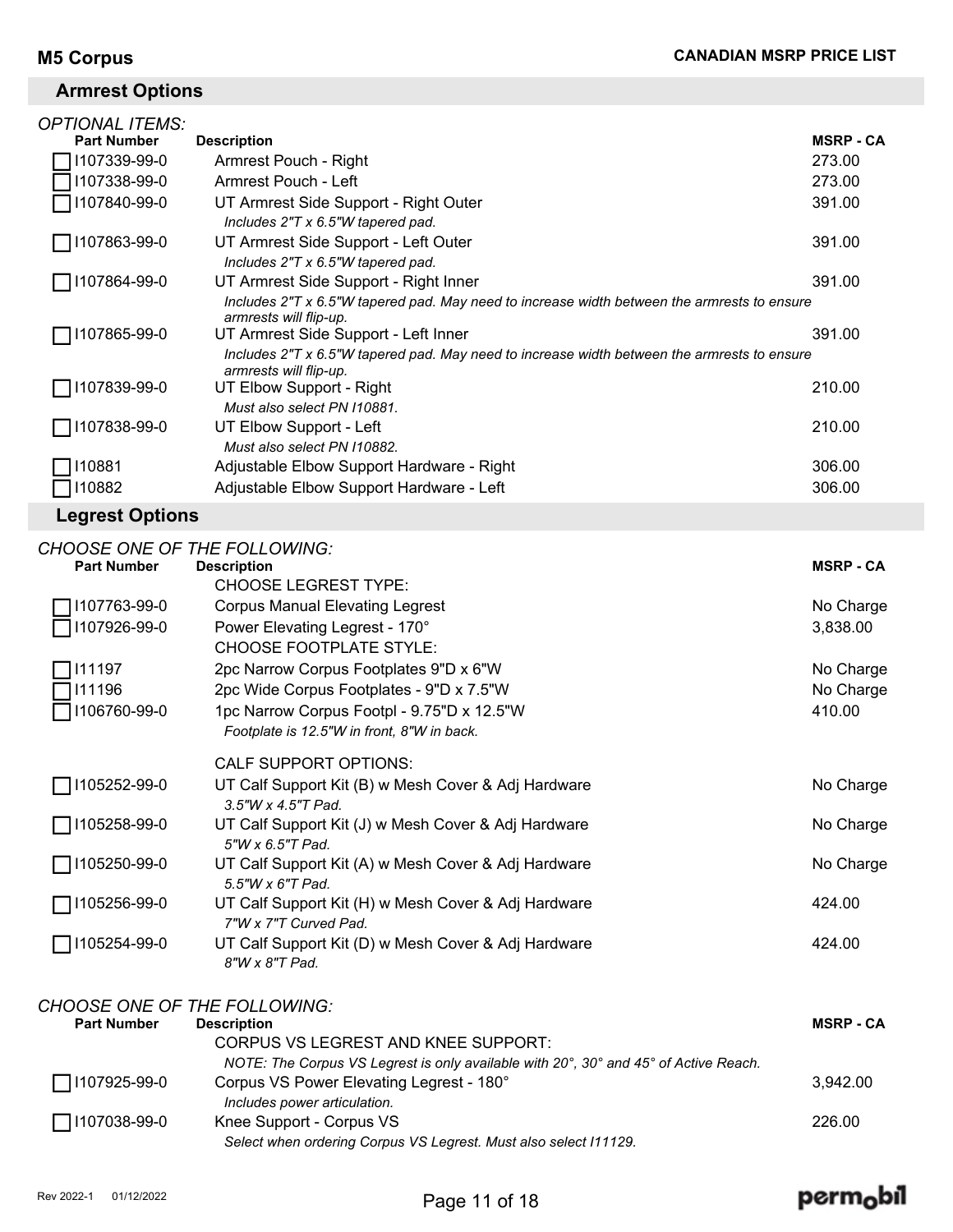# **Legrest Options**

| <b>CHOOSE ONE OF THE FOLLOWING:</b> |                                                                                                                                                               |                            |
|-------------------------------------|---------------------------------------------------------------------------------------------------------------------------------------------------------------|----------------------------|
| <b>Part Number</b><br>111129        | <b>Description</b><br>Adj Removable Knee Support Hardware (1 Each)                                                                                            | <b>MSRP - CA</b><br>330.00 |
|                                     |                                                                                                                                                               |                            |
|                                     | <b>CHOOSE FOOTPLATE STYLE:</b>                                                                                                                                |                            |
| 111198                              | 2pc Narrow Corpus VS Footplates - 9"D x 6"W                                                                                                                   | No Charge                  |
|                                     | <b>CALF SUPPORT OPTIONS:</b>                                                                                                                                  |                            |
| 1107211-99-0                        | VS Calf Support Kit (J) w Mesh Cover & Adj Hardware                                                                                                           | No Charge                  |
|                                     | 5"W x 6.5"T Pad. Compatible with footplate heights of 10" - 18".                                                                                              |                            |
| 7106190-99-0                        | VS Calf Support Kit (A) w Mesh Cover & Adj Hardware                                                                                                           | No Charge                  |
|                                     | 5.5"W x 6"T Pad. Compatible with footplate heights of 10" - 18".                                                                                              |                            |
| 7 1106188-99-0                      | VS Calf Support Kit (H) w Mesh Cover & Adj Hardware                                                                                                           | 455.00                     |
|                                     | 7"W x 7"T Curved Pad. Compatible with footplate heights of 11" - 18".                                                                                         |                            |
| ◯ 1106186-99-0                      | VS Calf Support Kit (D) w Mesh Cover & Adj Hardware                                                                                                           | 455.00                     |
|                                     | 8"W x 8"T Pad. Compatible with footplate heights of 12" - 18".                                                                                                |                            |
| <b>CHOOSE ONE OF THE FOLLOWING:</b> |                                                                                                                                                               |                            |
| <b>Part Number</b>                  | <b>Description</b>                                                                                                                                            | <b>MSRP - CA</b>           |
|                                     | SET FOOTPLATE HEIGHT AT:                                                                                                                                      |                            |
|                                     | This is measured from the SEAT PAN to the top of the FOOTPLATE, when the legrest<br>assembly is at 90°. DO NOT INCLUDE CUSHION THICKNESS IN YOUR MEASUREMENT. |                            |
|                                     | In one inch increments, please indicate desired footplate height. NOTE: Corpus footplate                                                                      |                            |
|                                     | height range is 6"-17" and Corpus VS height range is 9"-17". Height may need to be reduced                                                                    |                            |
|                                     | for shipping. Calf Pads are not available at heights less than 9".                                                                                            |                            |
| <b>CHOOSE ONE OF THE FOLLOWING:</b> |                                                                                                                                                               |                            |
| <b>Part Number</b>                  | <b>Description</b>                                                                                                                                            | <b>MSRP - CA</b>           |
| 1106530-99-0                        | Stealth Gel Pads - Narrow Footplates (Pair)                                                                                                                   | 432.00                     |
| 1106225-99-0                        | Stealth Gel Pads - Wide Footplates (Pair)                                                                                                                     | 444.00                     |
| <b>Accessories</b>                  |                                                                                                                                                               |                            |
| 1104518-99-0                        | Bodypoint Non-Padded Hip Belt - Medium                                                                                                                        | No Charge                  |
| 1104520-99-0                        | Bodypoint Padded Hip Belt - Medium                                                                                                                            | 155.00                     |
| 1104514-99-0                        | Bodypoint Non-Padded Hip Belt - Large                                                                                                                         | 125.00                     |
| 1104516-99-0                        | Bodypoint Padded Hip Belt - Large                                                                                                                             | 213.00                     |
| 1100519-99-0                        | Positioning Belt Retractable                                                                                                                                  | 322.00                     |
| 1100600-99-0                        | Positioning Belt Retractable Long                                                                                                                             | 350.00                     |
| 1108267-99-0                        | Bodypoint Padded Hip Belt "Airplane" Latch - Med                                                                                                              | 273.00                     |
| 1108266-99-0                        | Bodypoint Padded Hip Belt "Airplane" Latch - Large                                                                                                            | 289.00                     |
| <b>HEADREST OPTIONS:</b>            |                                                                                                                                                               |                            |
| <b>Part Number</b>                  | <b>Description</b>                                                                                                                                            | <b>MSRP - CA</b>           |
| 1107470-99-0                        | Permobil 7"W Headrest                                                                                                                                         | 295.00                     |
|                                     | Must also select headrest mounting hardware.                                                                                                                  |                            |
| 1107469-99-0                        | Permobil 10"W Headrest                                                                                                                                        | 295.00                     |
|                                     | Must also select headrest mounting hardware.                                                                                                                  |                            |
| 1107468-99-0                        | Permobil 14"W Headrest                                                                                                                                        | 295.00                     |
|                                     | Must also select headrest mounting hardware.                                                                                                                  | 315.00                     |
| 1107480-99-0                        | Adj/Removable Headrest Link Hardware - Standard<br>Extra Link for Link Headrest Hardware                                                                      |                            |
| 1109178-99-0                        | Used to extend range of standard link hardware. Sent as part.                                                                                                 | 63.00                      |
| 1108721-99-0                        | Adj/Removable BodiLink Head Support Hdwr - MAX 8                                                                                                              | 325.00                     |
|                                     | Must be selected when ordering more than 2 swing-away headrest accessories or chin boom                                                                       |                            |
|                                     | assemblies.                                                                                                                                                   |                            |
| 1108722-99-0                        | BodiLink Headrest Bracket - Corpus 23-28                                                                                                                      | 148.00                     |
|                                     | For 23" - 28" Corpus Ergo backrest heights.                                                                                                                   |                            |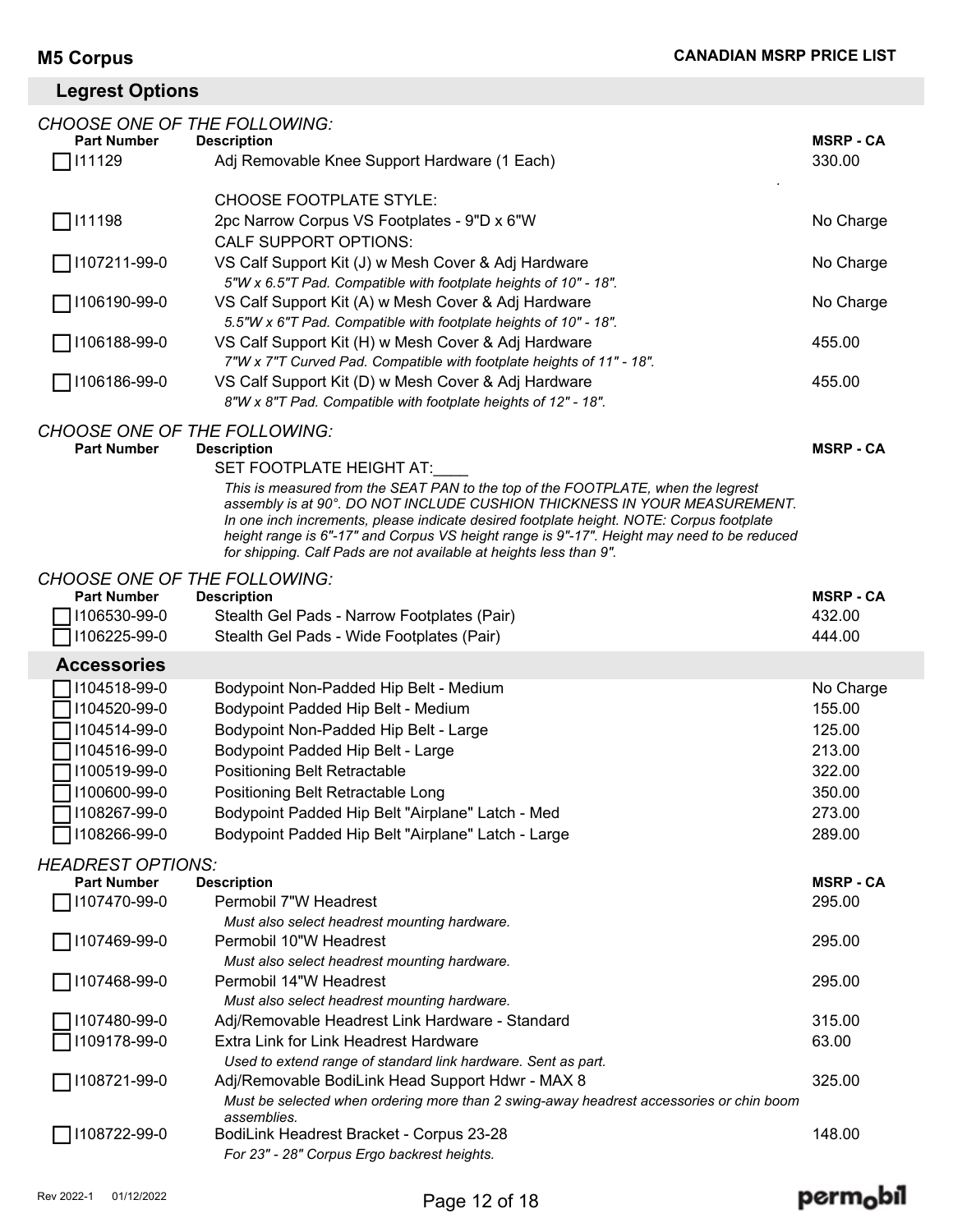### **Accessories**

| <i>HEADREST OPTIONS:</i> |                                                                                                                                                                    |                  |
|--------------------------|--------------------------------------------------------------------------------------------------------------------------------------------------------------------|------------------|
| <b>Part Number</b>       | <b>Description</b>                                                                                                                                                 | <b>MSRP - CA</b> |
| 1108723-99-0             | Bodilink Headrest Bracket Corpus Short/AGILITY                                                                                                                     | 148.00           |
|                          | For 20" Corpus Ergo backrests and AGILITY Max Contour Back Systems.                                                                                                |                  |
| 111305                   | Swing Away Egg Switch Assembly                                                                                                                                     | 645.00           |
|                          | Mount on Upper Left:_____ Mount on Upper Right:_____                                                                                                               |                  |
| 111306                   | Swing Away Microlight Assembly                                                                                                                                     | 740.00           |
|                          | Mount on Upper Left:_____ Mount on Upper Right:_____                                                                                                               |                  |
| ヿ!11307                  | Swing Away Facial Pad Assembly 4"L x 2"T                                                                                                                           | 525.00           |
|                          | Mount on Upper Left: ____ Mount on Upper Right:                                                                                                                    |                  |
| ヿ!11308                  | Swing Away Facial Pad Assembly 6"L x 2"T                                                                                                                           | 525.00           |
|                          | Mount on Upper Left:_____ Mount on Upper Right:_                                                                                                                   |                  |
| 111276                   | Provide Headrest Receiver for AGILITY Backrest                                                                                                                     | No Charge        |
|                          | Select for AGILITY backs and third party backs ordered off chair.                                                                                                  |                  |
| 1106331-99-0             | Permobil 10"W Headrest, Leatherette                                                                                                                                | 672.00           |
| 110552                   | Not available with ROHO AGILITY Back Systems. Must also select PN I10552.<br>Adj/Removable Headrest Hardware                                                       | 144.00           |
|                          |                                                                                                                                                                    |                  |
| 1107499-99-0             | Universal Headrest Adapter                                                                                                                                         | 271.00           |
|                          | Please Note: Recline is limited to 160° or less (depending on backrest height) when ordering a<br>Universal Headrest Adapter on a 23" or 24" tall Corpus backrest. |                  |
| <b>OPTIONAL ITEMS:</b>   |                                                                                                                                                                    |                  |
| <b>Part Number</b>       | <b>Description</b>                                                                                                                                                 | <b>MSRP - CA</b> |
| 1103070-99-0             | UT Amp. Support Pad (H) w/ Mesh Cover - (1 Each)                                                                                                                   | 403.00           |
|                          | 7"W x 7"T Curved Pad. Must also select PN 110553.                                                                                                                  |                  |
| 1103071-99-0             | UT Amp. Support Pad (D) w/ Mesh Cover - (1 Each)                                                                                                                   | 403.00           |
|                          | 8"W x 8"T Flat Pad. Must also select PN I10553.                                                                                                                    |                  |
| 110553                   | Adj Removable - Amp Support Hardware (1 Each)                                                                                                                      | 144.00           |
|                          | Please indicate if you would like the amputation support mounted on the right or left side of the<br>seat frame:                                                   |                  |
|                          | Mount Amp Suppt on Left: _______ Mount Amp Suppt on Right: _____                                                                                                   |                  |
| 1109040-99-0             | BodiLink Premium LPTS Pad (B), Stretch-Air - Pair                                                                                                                  | 284.00           |
|                          | 4.5"W x 3.5"T Pad w/additional foam insert and Stretch-Air cover. Must also select BodiLink                                                                        |                  |
|                          | <b>LPTS Mounting Hardware.</b>                                                                                                                                     |                  |
| 1109043-99-0             | BodiLink Premium LPTS Pad (A), Stretch-Air - Pair<br>6"W x 5.5"T Pad w/additional foam insert and Stretch-Air cover. Must also select BodiLink                     | 284.00           |
|                          | <b>LPTS Mounting Hardware.</b>                                                                                                                                     |                  |
| 1109041-99-0             | BodiLink Premium LPTS Pad (C), Stretch-Air - Pair                                                                                                                  | 284.00           |
|                          | 8"W x 3.5"T Pad w/additional foam insert and Stretch-Air cover. Must also select BodiLink                                                                          |                  |
|                          | <b>LPTS Mounting Hardware.</b>                                                                                                                                     |                  |
| 1109042-99-0             | BodiLink Premium LPTS Pad (G), Stretch-Air - Pair                                                                                                                  | 284.00           |
|                          | 12"W x 3.5"T Pad w/additional foam insert and Stretch-Air cover. Must also select BodiLink                                                                         |                  |
| 1109044-99-0             | <b>LPTS Mounting Hardware.</b><br>Adj/Removable BodiLink LPTS Hdwr Med Corpus Pair                                                                                 | 336.00           |
|                          | Medium TT Power Mount hardware can be extended upward to clear cushions of 3-5.5" thick.                                                                           |                  |
| 1109194-99-0             | Adj/Removable Lateral Thigh/Hip Hardware - Pair                                                                                                                    | 144.00           |
| 106762-99-0              | Abductor Kit Corpus - Leatherette                                                                                                                                  | 399.00           |
|                          | Not compatible with Corpus VS Legrest. Must also select PN I10555.                                                                                                 |                  |
| 110555                   | Adj Removable - Abductor Hardware (1 Each)                                                                                                                         | 144.00           |
| 1105260-99-0             | Transfer Handles, Corpus Seat                                                                                                                                      | 554.00           |
| 1105292-99-0             | Push Handles, Corpus Seat                                                                                                                                          | No Charge        |
| 1106210-99-0             | RAM Self-Leveling Cup Holder                                                                                                                                       | 96.00            |
| 1106806-99-0             | RAM X-Grip Phone Holder                                                                                                                                            | 96.00            |
| 1107100-99-0             | RAM X-Grip 10" Tablet Holder w/Swing Away Mount                                                                                                                    | 529.00           |
|                          | Compatible with most 10" screen tablets with or without a protective case. Includes adjustable                                                                     |                  |
|                          | swing away mount. Note: Customization may be required if ordered along with an Omni.                                                                               |                  |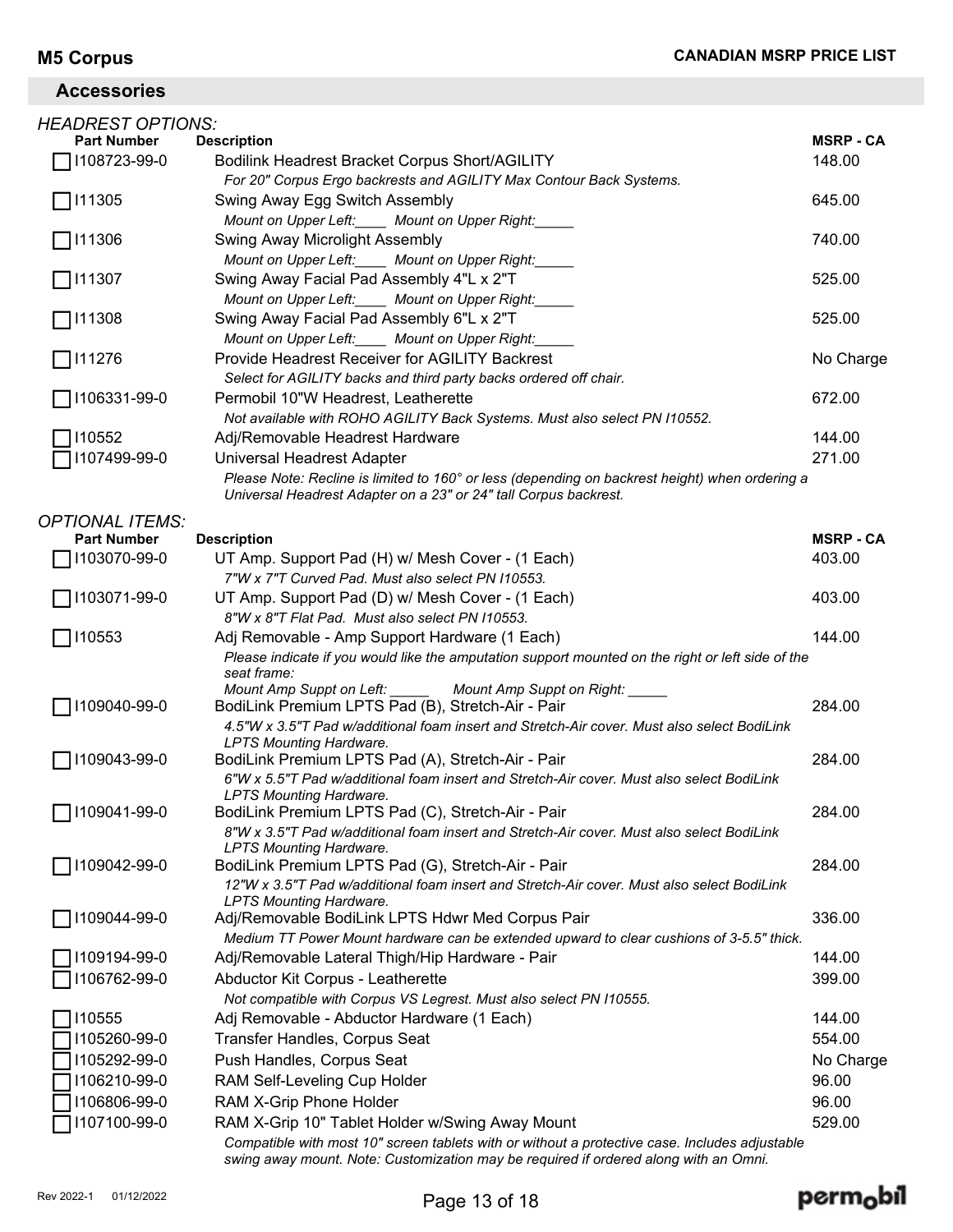| <b>Accessories</b> |  |
|--------------------|--|
|                    |  |

| <i>OPTIONAL ITEMS:</i> |                                                                                                                                                                                                                                                                                                                                               |                  |
|------------------------|-----------------------------------------------------------------------------------------------------------------------------------------------------------------------------------------------------------------------------------------------------------------------------------------------------------------------------------------------|------------------|
| <b>Part Number</b>     | <b>Description</b>                                                                                                                                                                                                                                                                                                                            | <b>MSRP - CA</b> |
| 1107189-99-0           | <b>USB Charger</b>                                                                                                                                                                                                                                                                                                                            | 218.00           |
|                        | Provides up to 1.5A (at 5V) to charge most smartphones and tablets. The charger features an<br>isolated circuit design for improved safety; and by pulling power from the ICS, prevents battery<br>drainage when the chair is powered off. Includes mounting hardware and ICS connector.<br>Mount on left armrest:<br>Mount on right armrest: |                  |
| 1105805-99-0           | <b>Medical Necessities Bag Hooks</b>                                                                                                                                                                                                                                                                                                          | 104.00           |
|                        | Please Note: Recline is limited to 165° or less (depending on backrest height) when ordering<br>with 23" or 24" tall Ergo backrest. Custom required if ordered with a ROHO AGILITY backrest.<br>May ship as a part at shorter backrest heights.                                                                                               |                  |
| 1102059-99-0           | <b>Medical Necessities Bag</b>                                                                                                                                                                                                                                                                                                                | 294.00           |
|                        | Includes hardware to attach bag to backrest. Please Note: Recline is limited to 165° or less<br>(depending on backrest height) when ordering with a 23" or 24" tall Ergo backrest. Custom<br>required if ordered with a ROHO AGILITY backrest.                                                                                                |                  |
| 1105840-99-0           | Bodypoint Monoflex Medium Chest Support Belt Kit                                                                                                                                                                                                                                                                                              | 203.00           |
|                        | 18.25"L x 4"W Pad Size. Item will be shipped as a part.                                                                                                                                                                                                                                                                                       |                  |
| 1105839-99-0           | Bodypoint Monoflex Large Chest Support Belt Kit                                                                                                                                                                                                                                                                                               | 203.00           |
|                        | 21.5"L x 4.5"W Pad Size. Item will be shipped as a part.                                                                                                                                                                                                                                                                                      |                  |
| 1105850-99-0           | Bodypoint Monoflex X-Lrge Chest Support Belt Kit                                                                                                                                                                                                                                                                                              | 203.00           |
|                        | 24.5"L x 5"W Pad Size. Item will be shipped as a part.                                                                                                                                                                                                                                                                                        |                  |
| 1105262-99-0           | Joystick Cutout Tray - 16" W                                                                                                                                                                                                                                                                                                                  | 492.00           |
|                        | Must also select PN I10556.                                                                                                                                                                                                                                                                                                                   |                  |
| 1105263-99-0           | Joystick Cutout Tray - 18" W                                                                                                                                                                                                                                                                                                                  | 492.00           |
|                        | Must also select PN 110556.                                                                                                                                                                                                                                                                                                                   |                  |
| 110843                 | Small Angle Adjustable Tray                                                                                                                                                                                                                                                                                                                   | 492.00           |
|                        | Must also select PN 110556.                                                                                                                                                                                                                                                                                                                   |                  |
|                        | Mount on Left:<br>Mount on Right:                                                                                                                                                                                                                                                                                                             |                  |
| 110556                 | Adj Removable - Tray Hardware (1 Each)                                                                                                                                                                                                                                                                                                        | 144.00           |
| 1108230-99-0           | Permobil Adjustable Tray - 13"W                                                                                                                                                                                                                                                                                                               | 362.00           |
| 1108228-99-0           | Permobil Adjustable Tray - 15"W                                                                                                                                                                                                                                                                                                               | 362.00           |
| 1108227-99-0           | Permobil Adjustable Tray - 17"W                                                                                                                                                                                                                                                                                                               | 362.00           |
| 1108229-99-0           | Permobil Adjustable Tray - 19"W                                                                                                                                                                                                                                                                                                               | 362.00           |
| 1108232-99-0           | Permobil Tray Hardware Right Side Adjustable                                                                                                                                                                                                                                                                                                  | 263.00           |
| 1108233-99-0           | Permobil Tray Hardware Left Side Adjustable                                                                                                                                                                                                                                                                                                   | 263.00           |
| 1105224-99-0           | Oxygen holder                                                                                                                                                                                                                                                                                                                                 | 358.00           |
| 1105223-99-0           | Crutch holder                                                                                                                                                                                                                                                                                                                                 | 372.00           |
|                        |                                                                                                                                                                                                                                                                                                                                               |                  |

### **Alternative Drive Systems**

|                       | ALTERNATIVE PROPORTIONAL JOYSTICK SYSTEMS:                                                                                                                                                   |                  |
|-----------------------|----------------------------------------------------------------------------------------------------------------------------------------------------------------------------------------------|------------------|
| <b>Part Number</b>    | <b>Description</b>                                                                                                                                                                           | <b>MSRP - CA</b> |
| 7110751               | Mini-Joystick for Omni - (9-pin connector)                                                                                                                                                   | 3,278.00         |
|                       | Operating Force = 13 g Neutral to Full Deflection = 5mm                                                                                                                                      |                  |
| $\sqrt{1103893-99-0}$ | Compact Joystick for Omni - (9-pin connector)                                                                                                                                                | 1,599.00         |
|                       | Operating Force = 220 g Neutral to Full Deflection = 28mm Joystick includes two 3.5mm<br>mono jacks for Mode and On/Off. Includes Standard Joystick Knob and 1.75" (42mm) Foam<br>Ball Knob. |                  |
| 1103894-99-0          | Compact Joystick LITE for Omni - (9-pin connector)                                                                                                                                           | 1.830.00         |
|                       | Operating Force = 50 g Neutral to Full Deflection = 17mm Joystick includes two 3.5mm mono<br>jacks for Mode and On/Off. Includes Standard Joystick Knob and 1.75" (42mm) Foam Ball<br>Knob.  |                  |
|                       | ALT PROPORTIONAL JOYSTICK MOUNTING HARDWARE:                                                                                                                                                 |                  |

**Part Number Description MSRP - CA**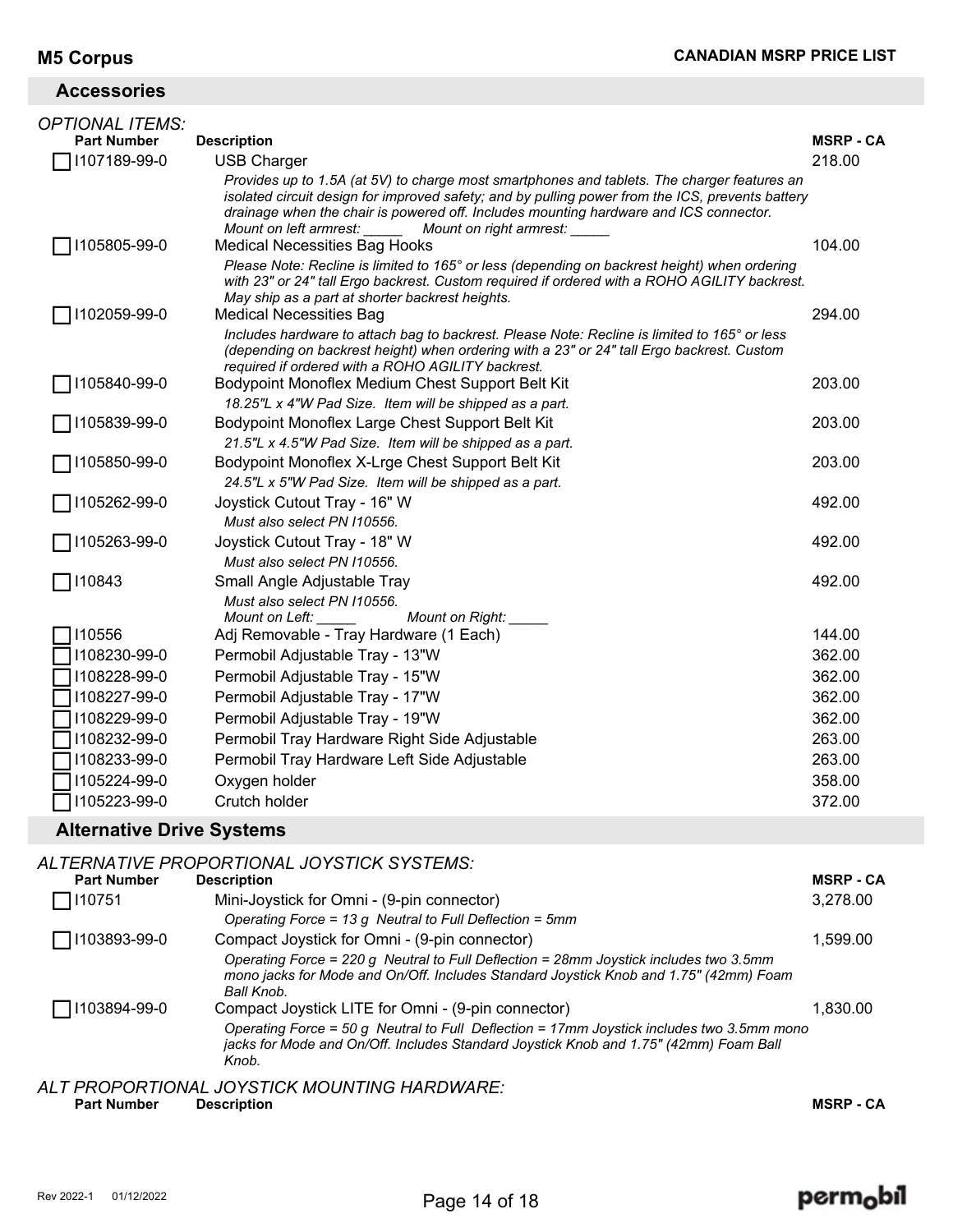### **Alternative Drive Systems**

|                                                         | ALT PROPORTIONAL JOYSTICK MOUNTING HARDWARE:                                                                                                                                                                                                                                                                                                                                                                                                                                                                                                                                |                  |
|---------------------------------------------------------|-----------------------------------------------------------------------------------------------------------------------------------------------------------------------------------------------------------------------------------------------------------------------------------------------------------------------------------------------------------------------------------------------------------------------------------------------------------------------------------------------------------------------------------------------------------------------------|------------------|
| <b>Part Number</b>                                      | <b>Description</b>                                                                                                                                                                                                                                                                                                                                                                                                                                                                                                                                                          | <b>MSRP - CA</b> |
|                                                         | NOTE:                                                                                                                                                                                                                                                                                                                                                                                                                                                                                                                                                                       |                  |
|                                                         | Please see the PERMOfix Mounting Solutions, within the Alt Drive Accessories section, for<br>additional mounting options. The Swing Away Chin Boom Assemblies are Compatible with<br>Permobil Headrests 1107470-99-0, 1107469-99-0 or 1107468-99-0 and must be selected with<br>1108721-99-0.                                                                                                                                                                                                                                                                               |                  |
| 1107946-99-0                                            | Swing Away Chin Boom Assm for Compact Lite - Left                                                                                                                                                                                                                                                                                                                                                                                                                                                                                                                           | 593.00           |
| 1107948-99-0                                            | Swing Away Chin Boom Assm for Compact Lite - Right                                                                                                                                                                                                                                                                                                                                                                                                                                                                                                                          | 593.00           |
| 1107857-99-0                                            | Swing Away Chin Boom Assm for Mini Joystick - Left                                                                                                                                                                                                                                                                                                                                                                                                                                                                                                                          | 593.00           |
| 1107947-99-0                                            | Swing Away Chin Boom Assm for Mini Joystick - Right                                                                                                                                                                                                                                                                                                                                                                                                                                                                                                                         | 593.00           |
| 1104690-99-0                                            | Alt. JS Swing Away Mount Kit - Armrest                                                                                                                                                                                                                                                                                                                                                                                                                                                                                                                                      | 311.00           |
|                                                         | Mount in front of Left Arm: _____<br>Mount in front of Right Arm:                                                                                                                                                                                                                                                                                                                                                                                                                                                                                                           |                  |
| 1107135-99-0                                            | Alt JS/Omni Combo Swing Away Mount Kit - Armrest                                                                                                                                                                                                                                                                                                                                                                                                                                                                                                                            | 629.00           |
|                                                         | Used to mount Omni and Alternative Proportional Joystick to the same armrest. Includes<br>Swing Away Omni/Tablet Mount, with a longer mounting rod, two PERMOfix modules, one 3"<br>rod and one 4" rod.                                                                                                                                                                                                                                                                                                                                                                     |                  |
| 1104143-99-0                                            | Mount in front of Left Arm: ______ Mount in front of Right Arm: _____<br>Alt. JS Adjustable Mount Kit - Chin Boom                                                                                                                                                                                                                                                                                                                                                                                                                                                           | 1,007.00         |
|                                                         | Swing-Away / Removable Chin Boom mounted on right of backrest shell. Custom charge may                                                                                                                                                                                                                                                                                                                                                                                                                                                                                      |                  |
|                                                         | be applied if ordering lower backrest heights.                                                                                                                                                                                                                                                                                                                                                                                                                                                                                                                              |                  |
| 110752                                                  | Haims Harness for Chin Control Mount, Large                                                                                                                                                                                                                                                                                                                                                                                                                                                                                                                                 | 719.00           |
|                                                         | For neck width up to 19cm.                                                                                                                                                                                                                                                                                                                                                                                                                                                                                                                                                  |                  |
| 7110753                                                 | Haims Harness for Chin Control Mount, Small                                                                                                                                                                                                                                                                                                                                                                                                                                                                                                                                 | 719.00           |
|                                                         | For neck width up to 14cm.                                                                                                                                                                                                                                                                                                                                                                                                                                                                                                                                                  |                  |
| <b>Part Number</b>                                      | ALT PROPORTIONAL JOYSTICK ACCESSORIES:<br><b>Description</b>                                                                                                                                                                                                                                                                                                                                                                                                                                                                                                                | <b>MSRP - CA</b> |
| 1104904-99-0                                            | Dual Switches for Compact Joystick - Fixed Mount                                                                                                                                                                                                                                                                                                                                                                                                                                                                                                                            | 298.00           |
| ] I104641-99-0                                          | Includes two pushbutton switches mounted on rigid arms. Switches set-up for Mode & On/Off<br>function. Switch operation force = $130 g$<br>Mount at front of Joystick: _____<br>Mount at rear of Joystick: _____<br>Mount at left of Joystick: _____<br>Mount at right of Joystick:<br>Dual Switches for Compact Joystick - Gooseneck Mnt<br>Includes two pushbutton switches mounted on adjustable gooseneck arms. Switches are<br>positioned on Left and Right sides of Compact Joystick. Switches set-up for Mode & On/Off<br>function. Switch operation force = $130 g$ | 543.00           |
| <b>SIP &amp; PUFF SYSTEMS:</b>                          |                                                                                                                                                                                                                                                                                                                                                                                                                                                                                                                                                                             |                  |
| <b>Part Number</b>                                      | <b>Description</b>                                                                                                                                                                                                                                                                                                                                                                                                                                                                                                                                                          | <b>MSRP - CA</b> |
| 110573                                                  | Sip & Puff System for Omni                                                                                                                                                                                                                                                                                                                                                                                                                                                                                                                                                  | 1,923.00         |
|                                                         | Requires Omni Control Module. Includes breath tube kit.                                                                                                                                                                                                                                                                                                                                                                                                                                                                                                                     |                  |
| 110574                                                  | Sip & Puff System with Fiber Optic Opti-Stop                                                                                                                                                                                                                                                                                                                                                                                                                                                                                                                                | 2,559.00         |
|                                                         | Requires Omni Control Module. Includes breath tube kit.                                                                                                                                                                                                                                                                                                                                                                                                                                                                                                                     |                  |
| 1106807-99-0                                            | Sip & Puff Kit for Total Control Head Array                                                                                                                                                                                                                                                                                                                                                                                                                                                                                                                                 | 1,062.00         |
|                                                         | For use with Total Control Head Array. Requires Omni Control Module. Includes breath tube                                                                                                                                                                                                                                                                                                                                                                                                                                                                                   |                  |
| 110762                                                  | kit.<br>Adjustable Mounting Hrdw - Sip & Puff                                                                                                                                                                                                                                                                                                                                                                                                                                                                                                                               | 311.00           |
|                                                         | Required when selecting PN I10573, I10574 or I106807-99-0.                                                                                                                                                                                                                                                                                                                                                                                                                                                                                                                  |                  |
|                                                         |                                                                                                                                                                                                                                                                                                                                                                                                                                                                                                                                                                             |                  |
| <b>PROPORTIONAL FOOT CONTROL:</b><br><b>Part Number</b> | <b>Description</b>                                                                                                                                                                                                                                                                                                                                                                                                                                                                                                                                                          | <b>MSRP - CA</b> |
| 110767                                                  | <b>Proportional Foot Control</b>                                                                                                                                                                                                                                                                                                                                                                                                                                                                                                                                            | 3,376.00         |
|                                                         | Not available with Active Reach Packages.                                                                                                                                                                                                                                                                                                                                                                                                                                                                                                                                   |                  |
|                                                         | Mount on Left:<br>Mount on Right: __                                                                                                                                                                                                                                                                                                                                                                                                                                                                                                                                        |                  |
| 110766                                                  | Adjustable Mounting Hrdw - Foot Control<br>Required when selecting PN I10767.                                                                                                                                                                                                                                                                                                                                                                                                                                                                                               | 311.00           |
|                                                         |                                                                                                                                                                                                                                                                                                                                                                                                                                                                                                                                                                             |                  |
| <b>Total Control Head Array</b>                         |                                                                                                                                                                                                                                                                                                                                                                                                                                                                                                                                                                             |                  |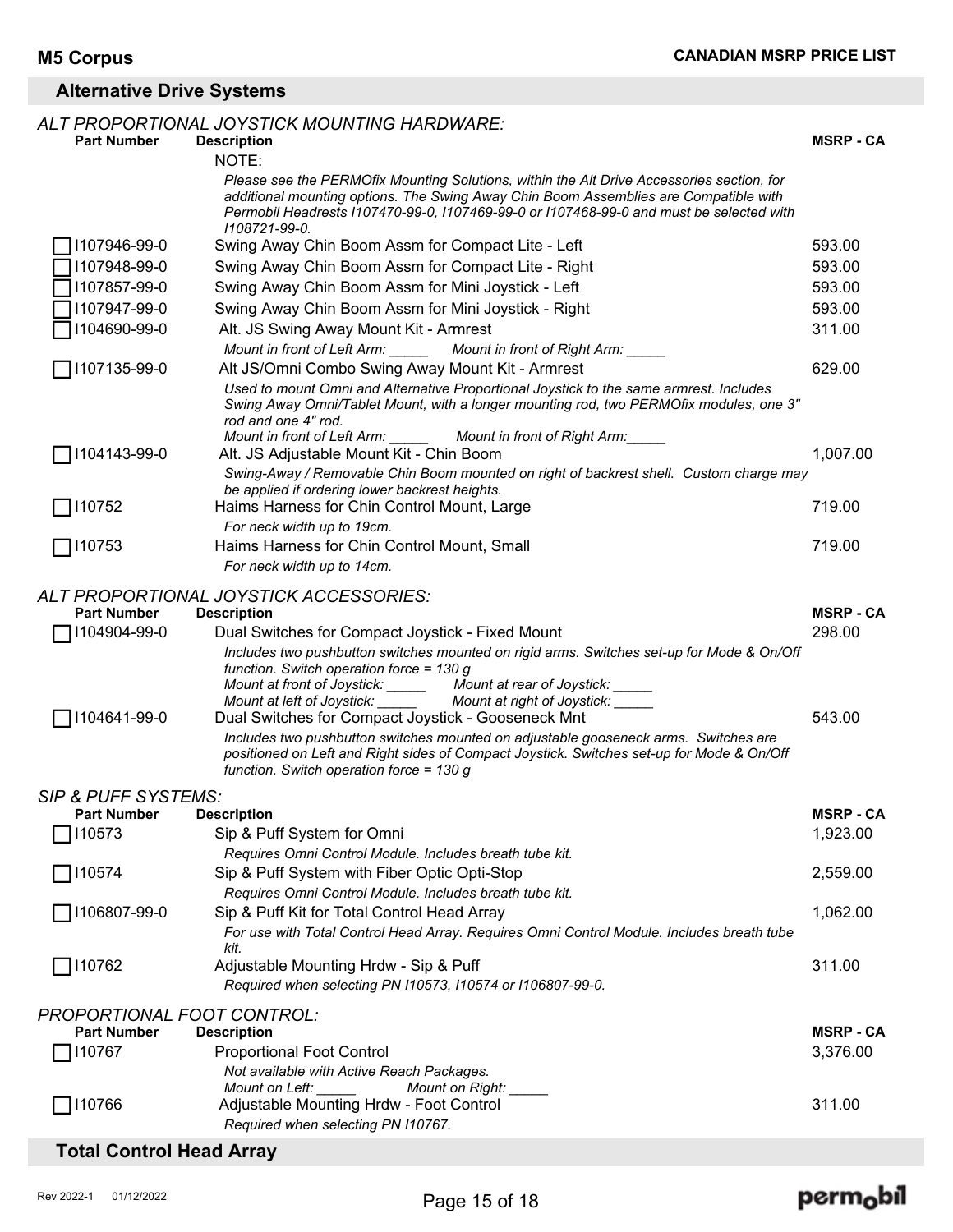### **Total Control Head Array**

| TOTAL CONTROL HEAD ARRAY:      |                                                                                                                                                                                                                            |                  |
|--------------------------------|----------------------------------------------------------------------------------------------------------------------------------------------------------------------------------------------------------------------------|------------------|
| <b>Part Number</b>             | <b>Description</b>                                                                                                                                                                                                         | <b>MSRP - CA</b> |
| 1106805-99-0                   | Permobil Head Array - 3-Switch System                                                                                                                                                                                      | 5,933.00         |
|                                | Features an occipital pad sensor and two lateral arms configured with proximity sensors. The<br>arms are mounted to the upper attachment points on the head array. Must select hardware                                    |                  |
|                                | below to complete assembly. ESP recommended. Choose Omni Control Module separately.                                                                                                                                        |                  |
| 111072                         | Program Head Array as a 5-Switch System                                                                                                                                                                                    | No Charge        |
|                                | Select additional arms/sensors below and indicate the intended use of each sensor in the                                                                                                                                   |                  |
|                                | Notes & Comments section. Choose Omni Control Module separately.<br>CHOOSE HEAD ARRAY MOUNT HARDWARE (REQUIRED):                                                                                                           |                  |
| 1105927-99-0                   | Stealth TWB480 Backrest Mounting Hdwr with Links                                                                                                                                                                           | 330.00           |
| 1105941-99-0                   | Stealth TWB480 Backrest Mnt Hdwr with Flipback                                                                                                                                                                             | 545.00           |
|                                | SELECT LEFT ARM PACKAGE (OPTIONAL)                                                                                                                                                                                         |                  |
| 110976                         | Add Left Lateral Arm w Proximity Sensor                                                                                                                                                                                    | 449.00           |
| 110977                         | Add Left Lateral Arm w Egg Switch                                                                                                                                                                                          | 299.00           |
| 110978                         | Add Left Lateral Arm w Pad (No Sensor or Switch)                                                                                                                                                                           | 183.00           |
|                                | SELECT RIGHT ARM PACKAGE (OPTIONAL):                                                                                                                                                                                       |                  |
| 110979                         | Add Right Lateral Arm w Proximity Sensor                                                                                                                                                                                   | 449.00           |
| 110980                         | Add Right Lateral Arm w Egg Switch                                                                                                                                                                                         | 299.00           |
| 110981                         | Add Right Lateral Arm w Pad (No Sensor or Switch)                                                                                                                                                                          | 183.00           |
|                                |                                                                                                                                                                                                                            |                  |
| ASL FUSION HEAD ARRAY:         |                                                                                                                                                                                                                            |                  |
| <b>Part Number</b>             | <b>Description</b>                                                                                                                                                                                                         | <b>MSRP - CA</b> |
| 1109582-99-0                   | ASL Fusion Head Array (available from 4/1/2022)                                                                                                                                                                            | 8,515.00         |
|                                | Proportional and digital head array includes occipital (ASL 935) and lateral (ASL 933) pads,<br>and pulse mechanical switch (ASL 320BK) for reset/mode changes. Must select hardware<br>listed below to complete assembly. |                  |
| 111580                         | Swing Away Hardware for Lateral Sensor - Left                                                                                                                                                                              | 425.00           |
| 111581                         | Swing Away Hardware for Lateral Sensor - Right                                                                                                                                                                             | 425.00           |
| 111582                         | Adj/Removable Headrest Mounting Hardware                                                                                                                                                                                   | 425.00           |
| 1109583-99-0                   | ASL Fusion Display and Programmer with Mount                                                                                                                                                                               | 905.00           |
|                                | Includes ASL 165 and mounting bracket.                                                                                                                                                                                     |                  |
| <b>Alt Drive Systems Setup</b> |                                                                                                                                                                                                                            |                  |
| <b>CHOOSE OMNI (REQUIRED):</b> |                                                                                                                                                                                                                            |                  |
| <b>Part Number</b>             | <b>Description</b>                                                                                                                                                                                                         | <b>MSRP - CA</b> |
| $\Box$ I108500-99-0            | Omni2 Control Module for R-net - Corpus                                                                                                                                                                                    | 2,095.00         |
|                                | Two-section design features 3.5" VGA high resolution display, USB charger port, built in IR                                                                                                                                |                  |
|                                | control and integrated Bluetooth technology for control of up to 4 Bluetooth devices. Must also<br>select mounting hardware below. Please specify which type of alternative drive input device                             |                  |
|                                | you will be using. Input Device:                                                                                                                                                                                           |                  |
| □ 1103476-99-0                 | Adjustable Swing-Away Hardware - Omni/Tablet                                                                                                                                                                               | 305.00           |
|                                | Mount in front of Right Arm:<br>Mount in front of Left Arm:                                                                                                                                                                |                  |
|                                | CHOOSE MOUNTING POSITION OF SEAT CONTROL SWITCHBOX:                                                                                                                                                                        |                  |
| <b>Part Number</b>             | <b>Description</b>                                                                                                                                                                                                         | <b>MSRP - CA</b> |
| 110080                         | Mount Seat Control Switchbox on Backrest                                                                                                                                                                                   | No Charge        |
| <b>Alt Drive Accessories</b>   |                                                                                                                                                                                                                            |                  |
|                                |                                                                                                                                                                                                                            |                  |
| <b>Part Number</b>             | PERMOFIX MOUNTING SOLUTIONS:<br><b>Description</b>                                                                                                                                                                         | <b>MSRP - CA</b> |
| 1106655-99-0                   | <b>PERMOfix UniTrack Fixed Mount Kit</b>                                                                                                                                                                                   | 334.00           |
|                                | Includes two base joints, two 4" rods and one 8" rod.                                                                                                                                                                      |                  |
| 1106656-99-0                   | PERMOfix UniTrack Removable Mount Kit                                                                                                                                                                                      | 587.00           |
|                                | Includes quick release mount and thigh support hardware, two base joints and three different                                                                                                                               |                  |

*length rods.*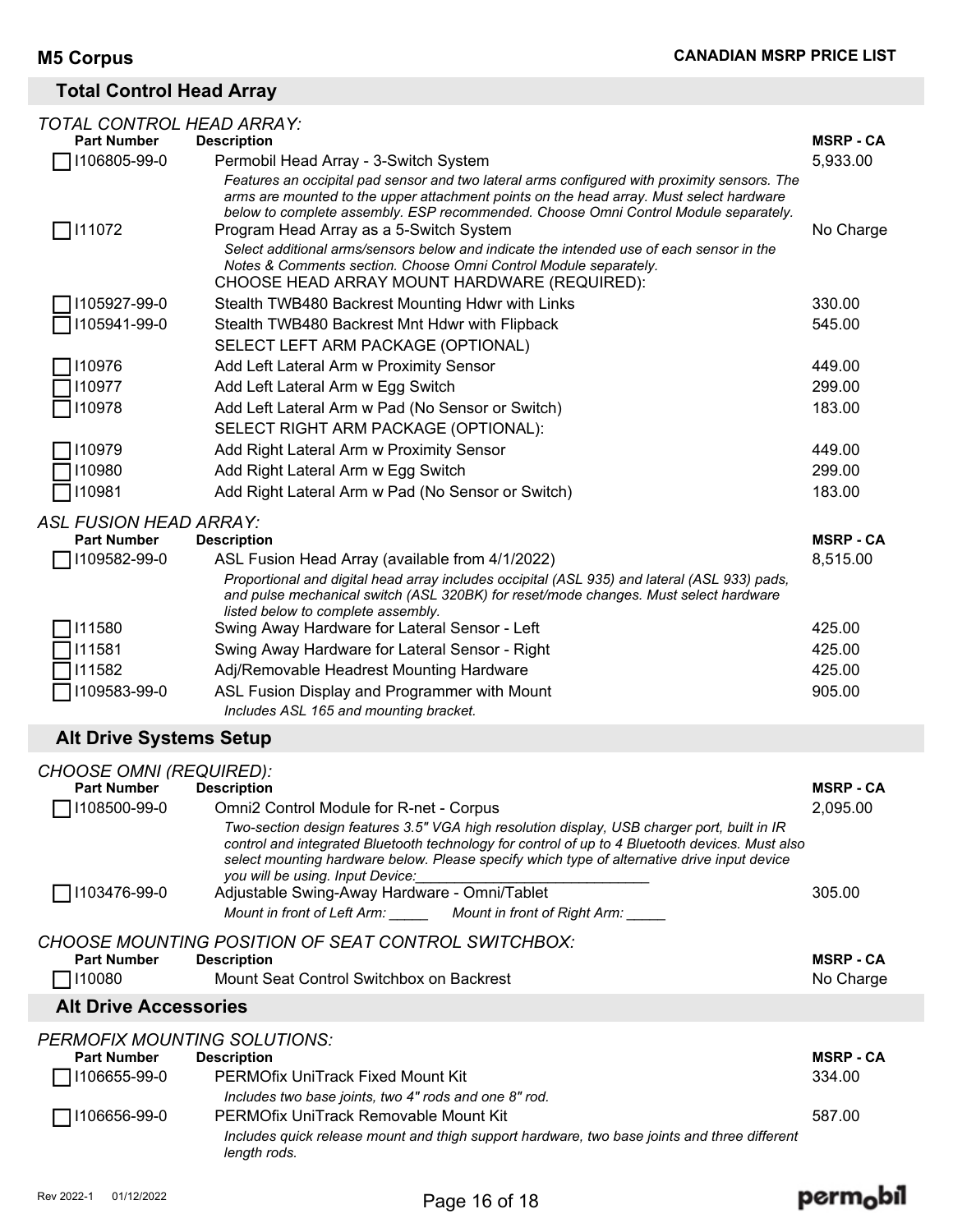### **Alt Drive Accessories**

| <b>PERMOFIX MOUNTING SOLUTIONS:</b> |                                                                                                                                                                                                                                                                                                                                                              |                |
|-------------------------------------|--------------------------------------------------------------------------------------------------------------------------------------------------------------------------------------------------------------------------------------------------------------------------------------------------------------------------------------------------------------|----------------|
| <b>Part Number</b>                  | <b>Description</b>                                                                                                                                                                                                                                                                                                                                           | <b>MSRP-CA</b> |
| 1106657-99-0                        | PERMOfix UniTrack Swing Away Mount Kit                                                                                                                                                                                                                                                                                                                       | 846.00         |
|                                     | Includes PERMOfix Swing Away module, two base joints, one 2" rod and one 4" rod.                                                                                                                                                                                                                                                                             |                |
| 1105907-99-0                        | <b>Proximity Sensor + Swivel Assembly</b>                                                                                                                                                                                                                                                                                                                    | 437.00         |
|                                     | Only available with the Total Control Head Array. Swivel assembly allows sensor to be<br>mounted with PERMOfix or directly to lateral arm of Total Control Head Array. Since Proximity<br>Sensors require power, they CANNOT be used as On/Off switches.                                                                                                     |                |
| 1105919-99-0                        | Egg Switch + Swivel Mount Assembly                                                                                                                                                                                                                                                                                                                           | 291.00         |
|                                     | Swivel assembly allows switch to be mounted with PERMOfix or directly to lateral arm of Total<br>Control Head Array.                                                                                                                                                                                                                                         |                |
| 1105912-99-0                        | Solid Oval Pad + Swivel Assembly                                                                                                                                                                                                                                                                                                                             | 177.00         |
|                                     | Swivel assembly allows pad to be mounted with PERMOfix or directly to lateral arm of Total<br>Control Head Array.                                                                                                                                                                                                                                            |                |
| 1106675-99-0                        | Oval Plate + Swivel Assembly - No Switch                                                                                                                                                                                                                                                                                                                     | 153.00         |
|                                     | Blank plate provides mounting option for Micro Lite, Buddy Button or other switch options.<br>Swivel assembly allows pad to be mounted with PERMOfix or directly to lateral arm of Total<br>Control Head Array.                                                                                                                                              |                |
| <b>OPTIONAL ITEMS:</b>              |                                                                                                                                                                                                                                                                                                                                                              |                |
| <b>Part Number</b>                  | <b>Description</b>                                                                                                                                                                                                                                                                                                                                           | <b>MSRP-CA</b> |
| 1101769-99-0                        | Microlight Switch Qty:                                                                                                                                                                                                                                                                                                                                       | 192.00         |
| 1101767-99-0                        | Buddy Button Qty:                                                                                                                                                                                                                                                                                                                                            | 145.00         |
| 1106293-99-0                        | Egg Switch Black Qty:                                                                                                                                                                                                                                                                                                                                        | 160.00         |
| 1101771-99-0                        | Mini Cup Switch Qty:                                                                                                                                                                                                                                                                                                                                         | 142.00         |
| 1107500-99-0                        | Proximity Switch Qty:                                                                                                                                                                                                                                                                                                                                        | 672.00         |
| 1107495-99-0                        | Mini Joyswitch 5 Switch OC for Omni - (9-pin)                                                                                                                                                                                                                                                                                                                | 1,141.00       |
| 110772                              | Dome Switch, Backrest Mnt w Gooseneck Qty:                                                                                                                                                                                                                                                                                                                   | 599.00         |
|                                     | Mount on Left: _____<br>Mount on Right:<br>Mounts at top of backrest shell. Custom charge may be applied if ordering with short backrest<br>heights. Kit Includes: One PERMOfix joint with Flat Plate, two PERMOfix joints with 45° swivel<br>adjustment, one 150mm rod, one 200mm rod and one 225mm gooseneck switch with 1.2m<br>cable and mounting clamp. |                |
| 110846                              | Dome Switch, Backrest Swg Awy Mnt w Gsneck Qty:                                                                                                                                                                                                                                                                                                              | 898.00         |
|                                     | Mount on Right:<br>Mount on Left:<br>w 90° Swing-Away Function. Mounts at top of back. Custom charge applies if ordered with<br>short back. Kit Includes: One PERMOfix joint with Flat Plate, one PERMOfix joint with 45°<br>swivel adjustment, two 6" rods, one 90° Swing-Away joint, one 9" gooseneck switch w 50"<br>cable and mounting clamp.            |                |
| 1105935-99-0                        | 3.5mm Ext. Cable for Sensor/Switch, 0.3m Long                                                                                                                                                                                                                                                                                                                | 41.00          |
| 1105931-99-0                        | 3.5mm Ext. Cable for Sensor/Switch, 1m Long                                                                                                                                                                                                                                                                                                                  | 45.00          |
| 1105932-99-0                        | 3.5mm Ext. Cable for Sensor/Switch, 2m Long                                                                                                                                                                                                                                                                                                                  | 49.00          |
| 1105933-99-0                        | 3.5mm Ext. Cable for Sensor/Switch, 3m Long                                                                                                                                                                                                                                                                                                                  | 55.00          |
| 1105934-99-0                        | 3.5mm Y-splitter Cable for Sensor/Switch                                                                                                                                                                                                                                                                                                                     | 45.00          |
|                                     | Allows two Proximity Sensors/Mechanical Switches to connect to the same direction jack.                                                                                                                                                                                                                                                                      |                |